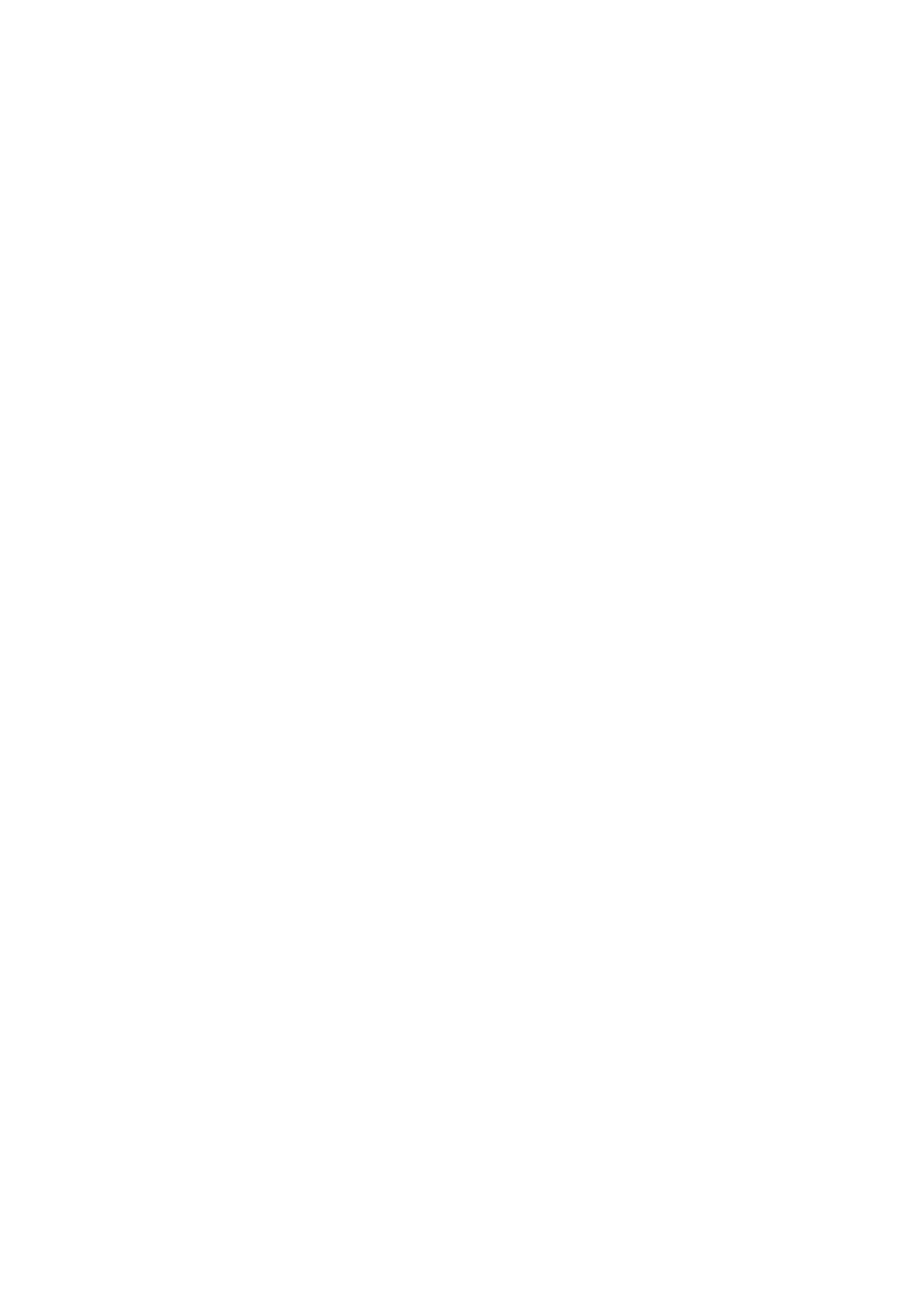# **Contents**

|               |                                     | 1 Introduction |                                | 5  |
|---------------|-------------------------------------|----------------|--------------------------------|----|
| $\mathcal{P}$ | <b>Methods</b>                      |                |                                | 9  |
|               | 2.1                                 |                |                                |    |
|               |                                     | 2.1.1          |                                |    |
|               |                                     | 2.1.2          |                                |    |
|               | 2.2                                 |                |                                | 18 |
|               |                                     | 2.2.1          | Born-Oppenheimer Approximation | 18 |
|               |                                     | 2.2.2          |                                | 19 |
|               |                                     | 2.2.3          |                                |    |
|               |                                     | 2.2.4          |                                |    |
| 3             | <b>Results</b>                      |                |                                | 25 |
|               | 3.1                                 |                |                                | 25 |
|               | 3.2                                 |                |                                | 27 |
|               |                                     | 3.2.1          | Vacuum Coiled Peptide          | 28 |
|               | <b>Discussion and Outlook</b><br>29 |                |                                |    |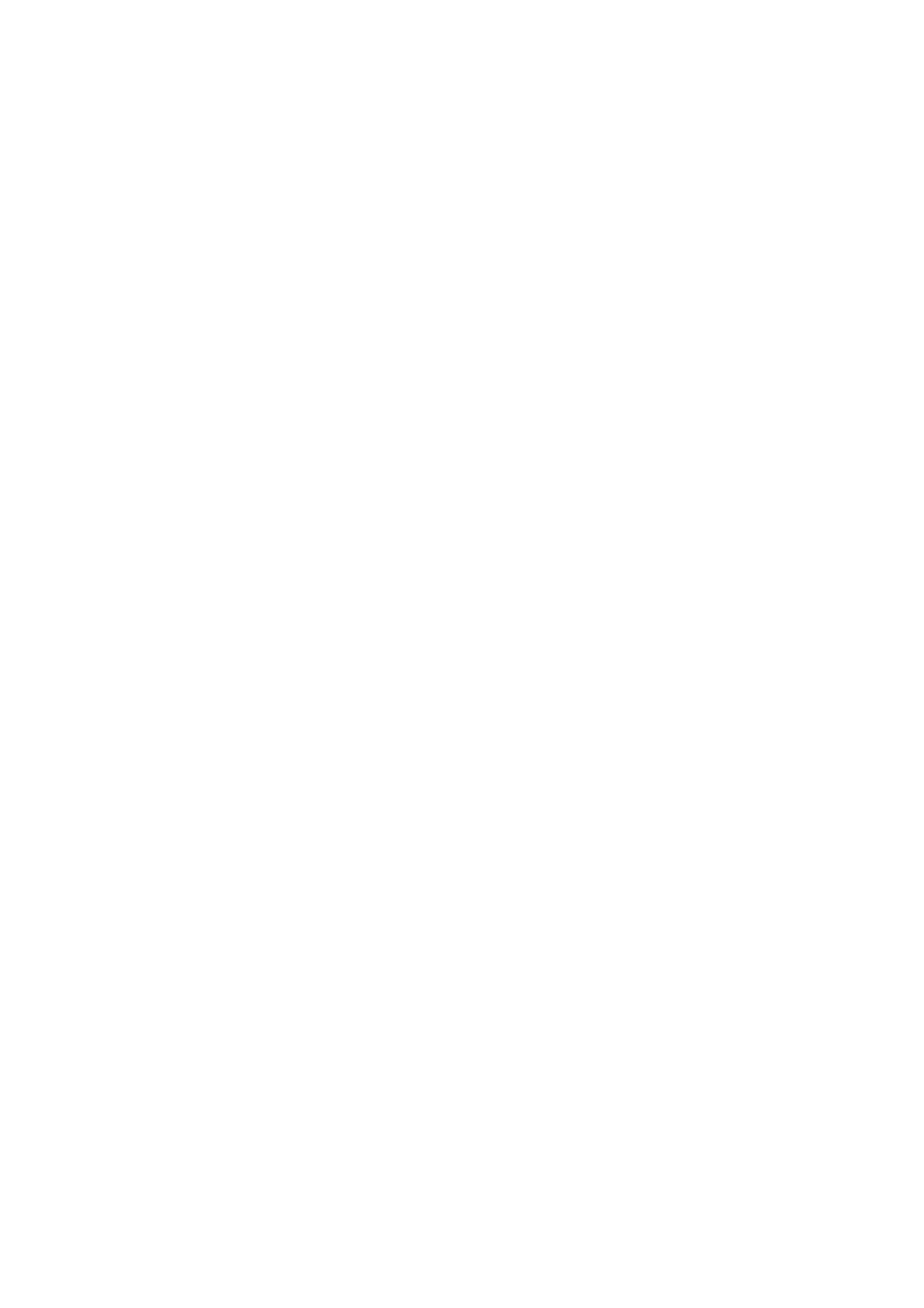## 1 Introduction

Every eucaryotic cell contains a nucleus. It is enclosed by a double membrane, the nuclear envelope which protects the genetic information stored in the DNA inside the nucleus. The DNA itself contains the construction plans of all components needed by a cell, such as proteins or RNA. The production of proteins takes place in ribosomes, which are not located in the nucleus. Therefore, the RNA has to be transported through the nuclear envelope. This is done through the nuclear pore complex (NPC), which is the only type of pore in the nuclear envelope. It is responsible for transport from the nucleus to the cytoplasm and vice versa. To protect the DNA from harm, this gating has to be highly selective. Therefore, every molecule that needs to be transported into the nuclues carries a nuclear localization signal (NLS), whereas molecules that need to be exported have a nuclear export signal (NES), as can be seen in Figure 1.1. These signals are special protein sequences that can be recognized by transport receptors. These receptors can then distinguish between inert proteins and proteins that are intended to pass through the nuclear pore.

To transport a molecule with a transport signal through the pore, a transport receptor binds to that molecule and carries it to the opposite side of the NPC. There, the dissociation of the cargo-transporter complex is triggered by binding of RanGTP on the nucleoplasm side and by the hydrolysis of RanGTP to RanGDP on the cytoplasmic side. RanGDP (Ran is a small GTPase protein) is then again trasported from the cytoplasm to the nucleoplasm by the RanGDP importer NTF2, where it is converted to RanGTP (Miao and Schulten, 2009).

The NPC has a diameter of approximately 120 nm and is composed of about 30 different proteins, the so called nucleoporins (nups). It can be seen in Figure 1.2. The structure of its cytoplasmic part differs from the one reaching into the nucleus. Where on one side there are eight long filaments reaching into the cytoplasm, on the other side there is a so-called basket. The pore has an hourglass shape with a diameter between 45 and 70 nm.

The central pore contains long filaments of nups, which consist of repeating phenylanaline glycine sequences connected by polar linkers of varying amino acid composition (called FG-repeats). The most abundant FG-motifs are FG, FxFG (where x stands for any amino acid) and GLFG. How these FG-repeats are arranged in the nuclear pore is not yet clear as they are very flexible and largely disordered and, therefore, their configuration is difficult to determine experimentally. So, at present, there are several main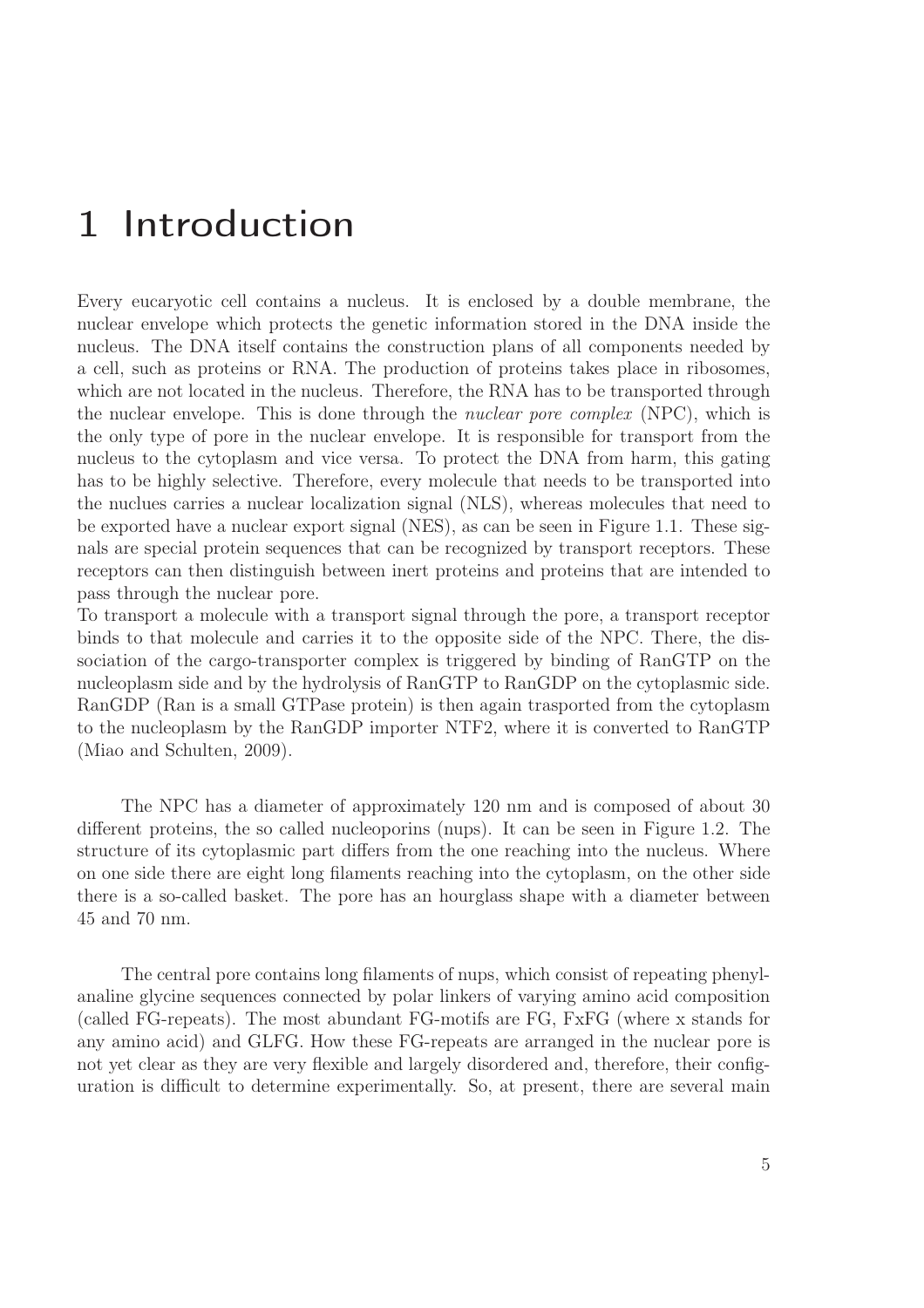

Figure 1.1: Diagram of the nuclear transport taken from Molecular Biology of the Cell, Alberts



Figure 1.2: Diagram of the nuclear pore complex adapted from (Peters, 2005)

models of the structure inside the NPC.

Frey and Görlich (Frey et al., 2006) propose that the FG-repeats can form a saturated hydrogel in vitro. The meshwork is formed due to interactions between the hydrophobic FG-motifs, which tend to aggregate and form the joint connections of the FG-FG network. Newly gained results lead them to the assumption that even the linkers might be involved in the formation of the network (Ader et al., 2010). They generated a gel in which nuclear transport receptors diffuse faster than a control protein. A model cargo that was bound to special nuclear transport receptors (NTR), was even transported 20,000 times faster than the free one. The diffusion of smaller particles is regulated by the size of the FG mesh. They assume that the transporter protein can dissolve the FG-FG network of the sieve-like meshwork in the gel. This would allow larger cargoes to pass through the pore when they are bound to the transporter. The authors propose that such a gel will also be formed in vivo, in the NPC.

However, the FG concentration in such a gel has to be high and not every FG-hydrogel showed such a selective behaviour. Additionally, the formation of this gel requires ex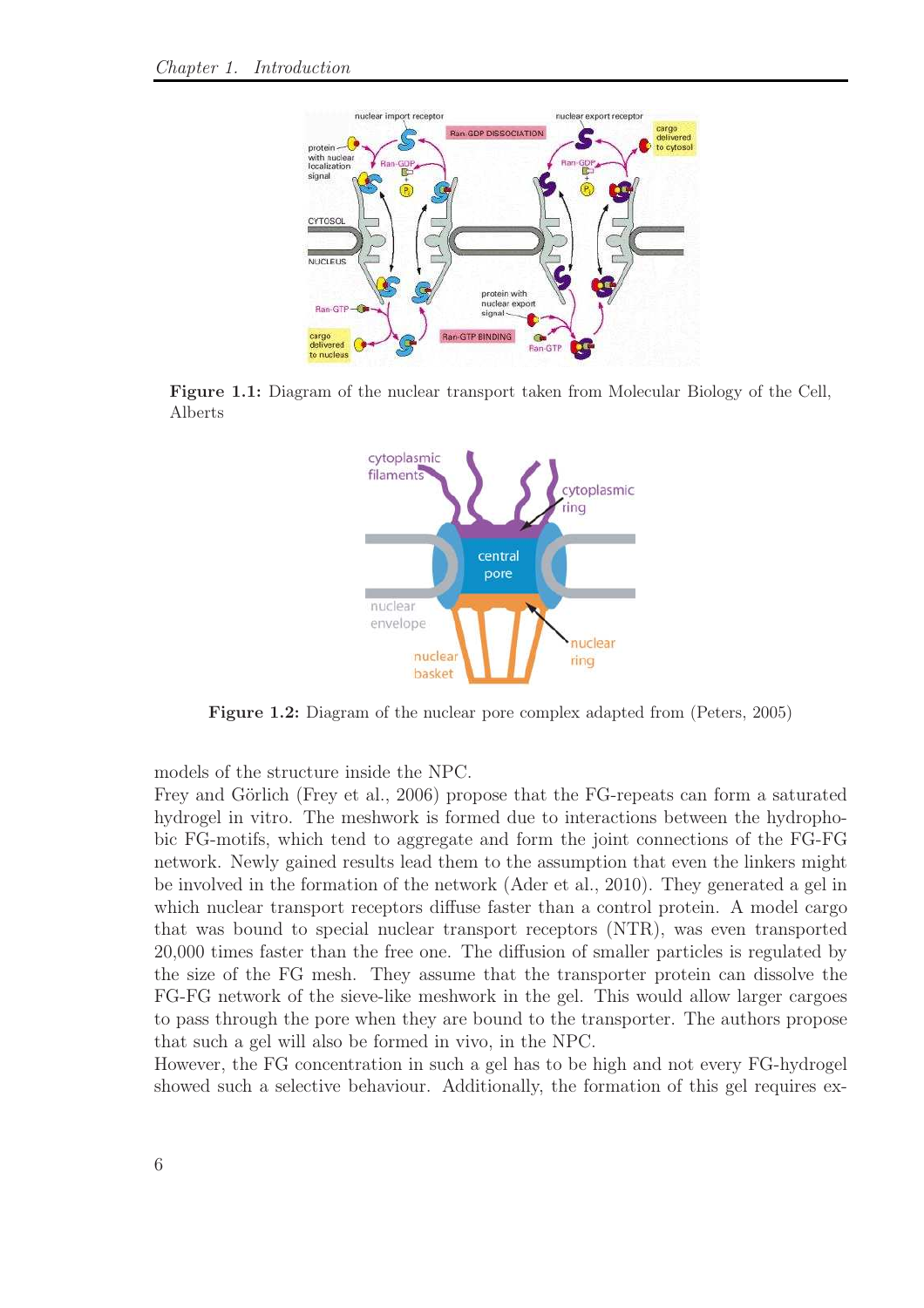treme pH and salt concentrations. It is, therefore, not clear to what extent it reflects the situation in the nuclear pore.

In contrast to the "selective phase model" mentioned above, the "virtual gating" model of M. Rout et al. (Rout et al., 2003) regards the NPC as a catalyst which lowers the activation energy for passage. The entropic barrier for large molecules - those with a mass larger than 30 to 40 kDa - to pass through the narrow pore is usually very high, as the centre is already crowded with FG-repeats. In contrast to the model of Frey and Görlich, the FG-repeats are regarded as mostly non-interacting. This is proposed by R. Lim and U. Aebi, who performed atomic force microscopy (AFM) experiments on nucleoporins (Lim et al., 2006). For transporter proteins the entropic barrier is lower, due to the fact that they are able to bind to the FG-repeats, thus pulling their bound cargo through the pore.

The third idea was published by R. Peters (Peters, 2005) and is based on a reduction of dimensionality for diffusion through the pore. The model suggests that the FG-repeats cover the filaments and the central channel with a coherent FG surface. The FG surface on the cytoplasmic filaments serves as an antenna for transporter proteins to attract them and bring them closer to the entrance of the pore channel.

Inside the channel, the FG surface is used to guide transporters through the pore, as they search the surface by a two-dimensional random walk. To create a selective filter, long hydrophilic unfolded peptide chains reach into the pore centre. These chains can be pushed aside by large transport complexes. The selectivity filter will reject neutral molecules because they are not bound to the FG-surface.

Last but not least, the "forest model", which was introduced by J. Yamada et al. (Yamada et al., 2010) combines the "selective phase" with the "entropic barrier" model. They observed that the FG-repeats are mainly in two different conformations. One is a globular, collapsed coil conformation, which they called "shrubs" and the other is an extended-coil conformation, which is refered to as "trees". The "trees" consist of an uncoiled part reaching from the scaffold of the pore into the central channel, where it ends up in a coiled conformation that may be able to aggregate, forming a meshwork with hydrogel-like properties (Wälde and Kehlenbach, 2010). The "shrubs", however, are already coiled close to the scaffold and therefore do not reach far into the central channel.

Both conformations can be found through the entire pore, generating two zones for transportation. The first is created by the "trees" as they reach far into the pore, leaving an open pathway in the middle. Transport through the first zone functions as in the "selective phase" model described above and is mostly used by large cargo.

The second zone contains the "shrubs" and the uncoiled parts of the "trees". Empty NTRs or NTRs with just small cargoes may travel through this zone as it works like an entropic barrier to larger molecules. Regarding the models above, it is not clear which parameters influence the structure of the selectivity barrier most. It is only known that the compostion of the FG-repeats plays a role, as well as their length and their density inside the channel. Even the exact interaction with the transporter receptors remains unclear. The problem for researchers is that the FG-repeats are highly flexible and even the most structured model by Görlich and Frey is still disorderd, so that the config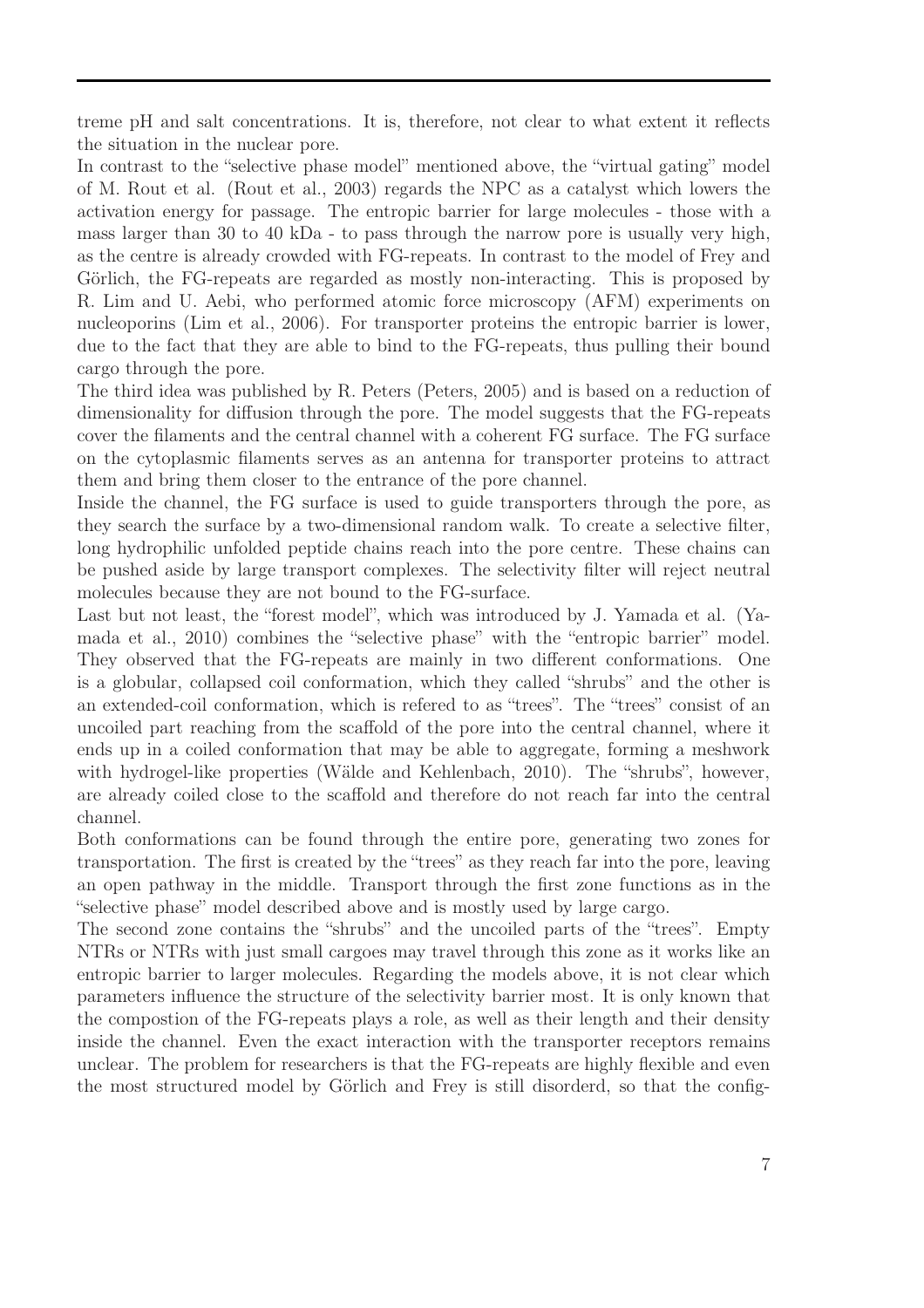uration of the selectivity barrier inside the central channel still cannot be resolved by microscoping and scattering experiments.

For atomistic Molecular Dynamic (MD) simulations the NPC is too large to be simulated as a whole. Additionally, the protein folding lies within timescales of miliseconds, which is much too long for usual MD simulations.

Therefore, we aim at developing a simple coarse grained (CG) model to carry out Monte Carlo simulations and study the effect of the different factors mentioned above. With this model we want to examine the dependency of the selectivity barrier from the cohesion of different parts of the FG-nups. This may help to solve the question of whether the nups tend to collapse and coil individually or whether they prefer to build a meshwork. We further want to observe whether the length of the FG-nups influences the assembly of the barrier.

It is also interesting to know whether there is a difference between the behaviour of freely moving FG-repeats, as is usually the case in the in vitro experiments of Görlich and Frey, and FG-repeats that are anchored in the scaffold of the pore. Fixing one end of the FG-repeats to the scaffold of the pore will lead to a decrease in the degrees of freedom of the nups. Therefore, a possible gel formation could be hindered.

The experiments of Görlich and Frey lead to another interesting point, as for them it was not possible to generate a gel-phase with all the FG-repeats they used. Hence, the structure of the selectivity barrier could be influenced by the amino acid sequence of the FG-nups. With our Monte Carlo method, we will try to determine the extend to which the distance between two FG sequences will influence the aggregation of the FG-repeats. In a first step, the model is parameterized to reproduce results of all-atom (aa) Molecular Dynamic simulations of smaller FG-repeat model systems. The results of such a comparison are used to define a set of parameter, which will later describe the properties of longer FG-repeats. Therefore, we focussed on persistence lengths of single FG-repeats and clustering properties of small ones.

In a second step, when all the parameters are defined, we will examine which interactions will have which effect on the network by changing single parameters.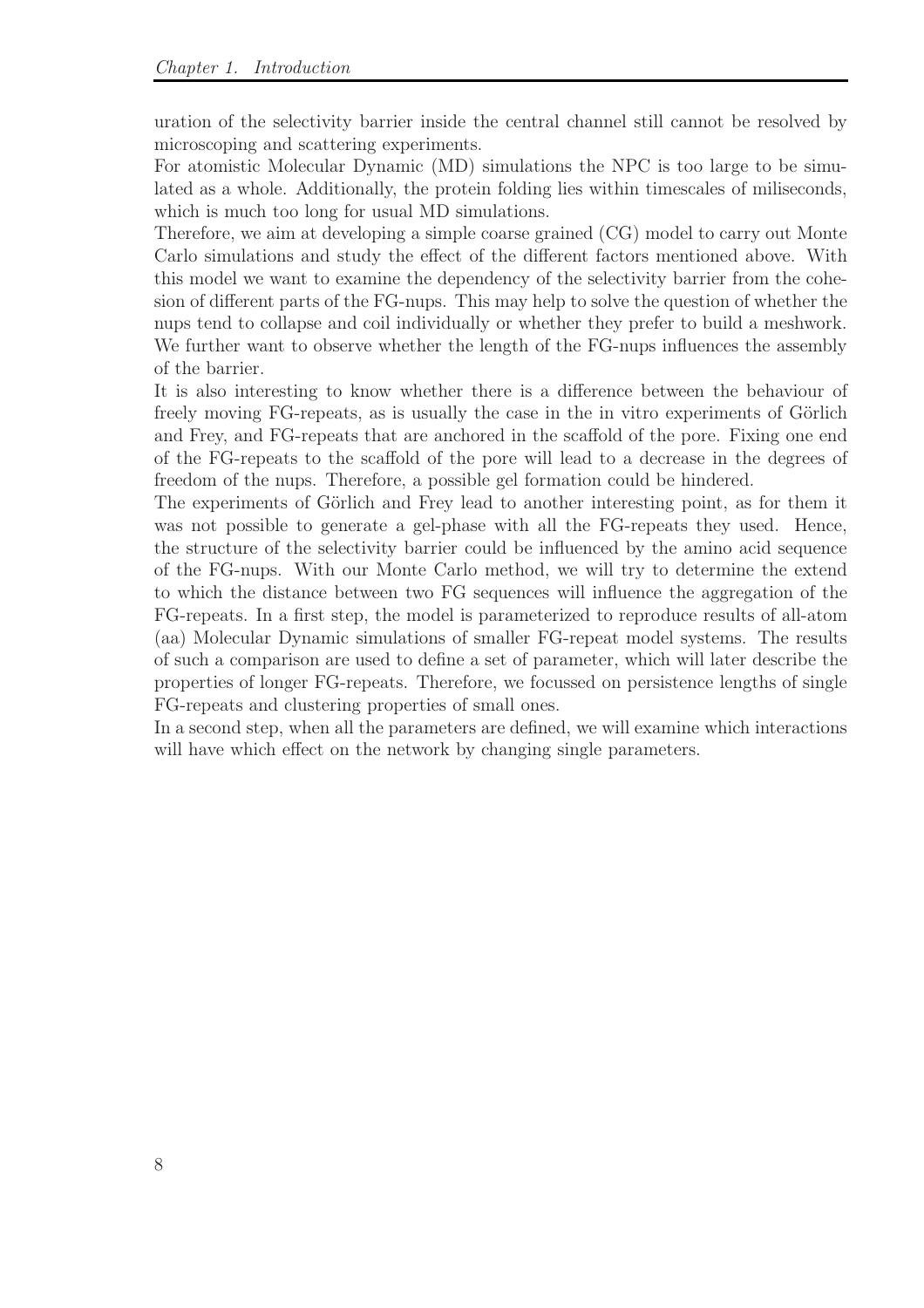## 2 Methods

### 2.1 Monte Carlo Simulation

The term "Monte Carlo method" is very general, and the different methods only have in common that they use stochastic techniques to solve a problem.

The way a Monte Carlo simulation is performed depends strongly on the system of interest. It can be used to evaluate definite integrals, especially multi-dimensional ones with complicated boundaries. It is also suitable for studying systems with a large number of coupled degrees of freedom and many more.

In biophysics highdimensional integrals, where the calculation cannot be done analytically and even the numerical solution exceeds computational feasibility, have to be solved. The partition sum of a system, for example, is such an integral. It is given by

$$
Z = c \int \mathrm{d}p^N \mathrm{d}q^N \exp\left[-\beta H(q^N, p^N)\right],\tag{2.1}
$$

where  $q^N$  stand for the coordinates of the N particles and  $p^N$  for the momenta.  $H(q^N, p^N)$  is the Hamiltonian of the system. It is usually needed to calculate the average of an observable O

$$
\langle O \rangle = \frac{\int dq^N \exp \left[ -\beta U(q^N) \right] O(q^N)}{\int dq^N \exp \left[ -\beta U(q^N) \right]}, \qquad (2.2)
$$

where  $U(q^N)$  is the potential energy. These high dimensional integrals can only be solved analytically for a few systems. In general they have to be treated numerically.

#### 2.1.1 Metropolis Algorithm

The Metropolis algorithm provides a way of calculating the average of an observable without the need to calculate the partition sum. Therefore it is necessary to generate random points in configurational space according to the probability distribution given by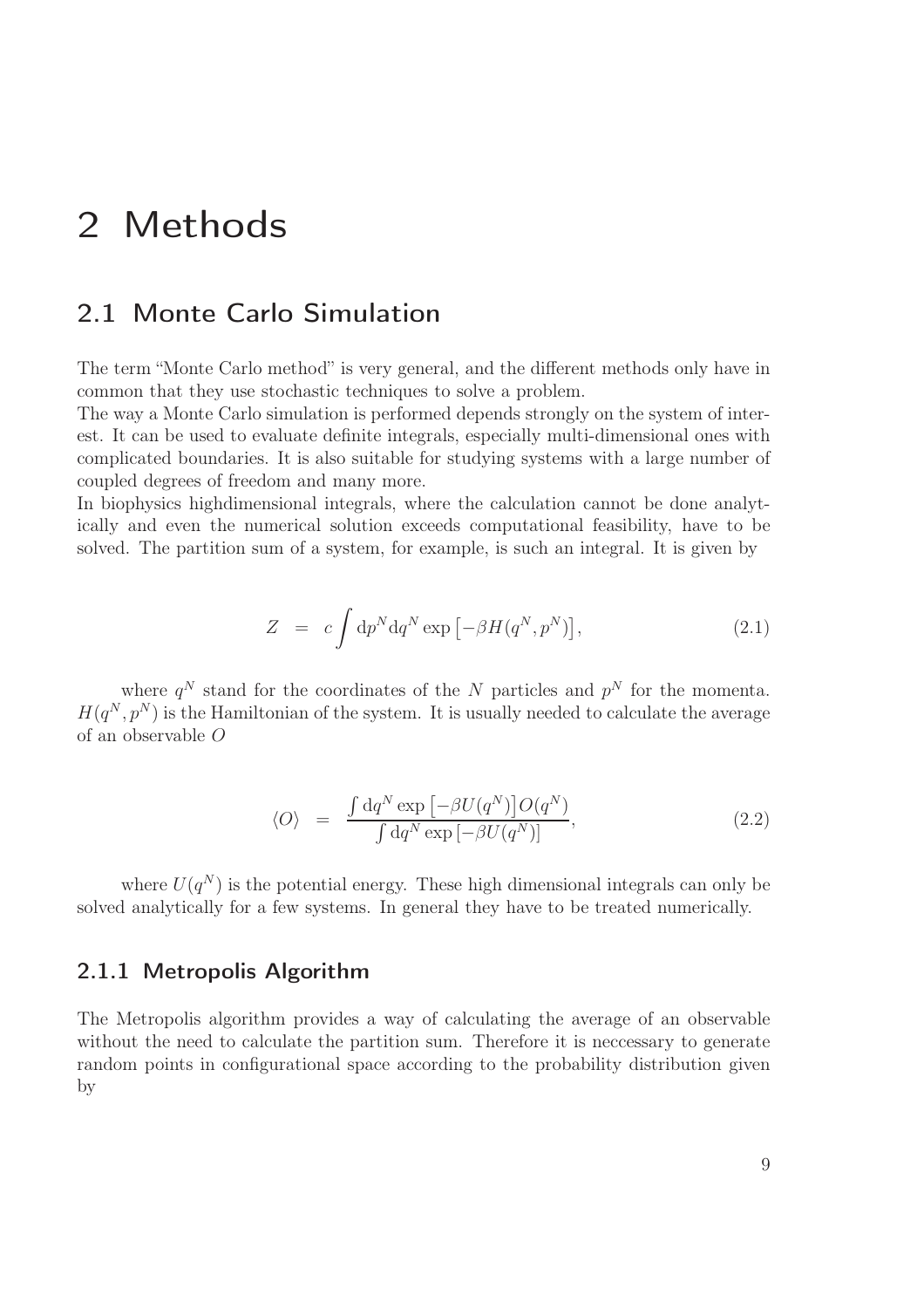$$
\rho = \frac{\exp\left[-\beta U(q^N)\right]}{Z},\tag{2.3}
$$

where  $Z = \int dq^N \exp \left[ -\beta U(q^N) \right]$ . It can easily be seen that  $\rho$  is nonnegative. The mean value of the observable can then be written as

$$
\langle O \rangle = \frac{1}{L} \sum_{i=1}^{L} n_i O(r_i^N). \tag{2.4}
$$

L is the total number of generated points  $n_i$ . To sample the region of interest in our phase space a starting conformation  $r^N$ , further declared as  $o$ , with a non-vanishing Boltzmann factor  $\exp[-\beta U(\rho)]$  is generated. Then a new configuration n is generated by adding a small random displacement  $\Delta$  to *o*. Clearly the Boltzmann factor of the new state is  $\exp[-\beta U(n)]$ . To decide whether the new state is accepted or rejected, the Metropolis algorithm is used, as it is simple and generally applicable.

#### Detailed Balance and Acceptance Criteria

The acceptance criteria of a metropolis algorithm are directly connected to a principle called "detailed balance". In equilibrium, the probability of being in state o and going to state n must be the same as the probability of being in state n and going to state o

$$
\rho(o)\pi(o \to n) = \rho(n)\pi(n \to o) \tag{2.5}
$$

ρ refers to the equilibrium probability to be in state o, j and π describes the transition probability to go from one state into another. In a Monte Carlo simulation the transition probability is split into two parts. The first part describes the probability to perform the trial move from o to n. This probability is denoted as  $\alpha$ ( $o \rightarrow n$ ) below. The second part is the probability  $\operatorname{acc}(o \to n)$  to accept the trail move from state o to state n. Now the transition probability  $\pi$  can be rewritten as follows:

$$
\pi(o \to n) = \alpha(o \to n) \times \text{acc}(o \to n). \tag{2.6}
$$

If we now choose  $\alpha$  to be a symmetrical probability matrix, equation 2.5 can be rewritten as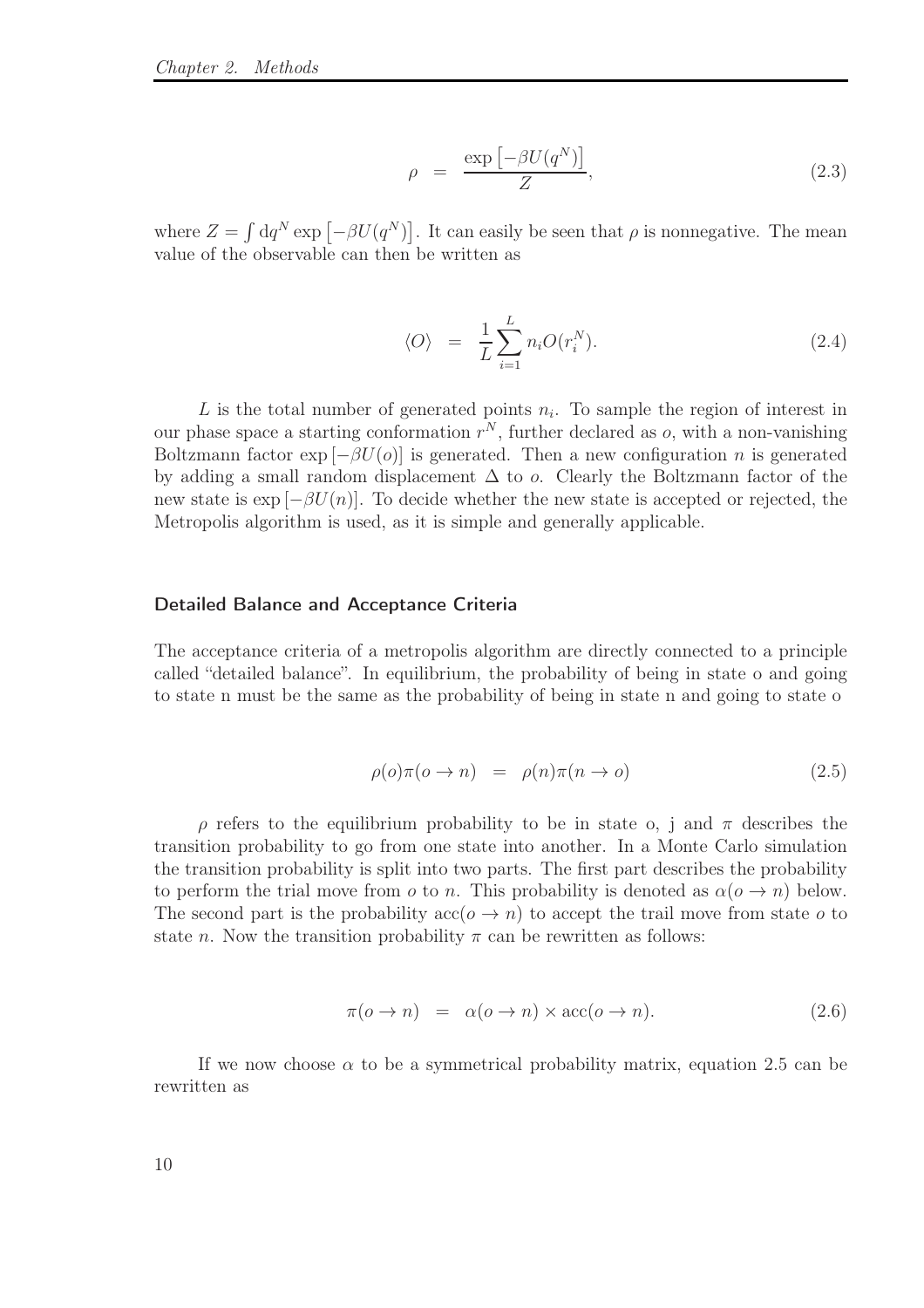$$
\rho(o) \times \text{acc}(o \to n) = \rho(n) \times \text{acc}(n \to o), \tag{2.7}
$$

which will lead to

$$
\frac{\text{acc}(o \to n)}{\text{acc}(n \to o)} = \frac{\rho(n)}{\rho(o)} = \exp \{-\beta [U(n) - U(o)]\}
$$
\n(2.8)

Still, there are many choices left for the acceptance probability that will satify this condition and, of course, the one that it must not be larger than 1. The choice that Metropolis et al. used and which I will also use as acceptance criterion is

$$
\begin{aligned}\n\text{acc}(o \to n) &= \frac{\rho(n)}{\rho(o)} & \text{for } \rho(n) < \rho(o) \\
&= 1 & \text{for } \rho(n) \ge \rho(o),\n\end{aligned}\n\tag{2.9}
$$

because the acceptance probability turns out to be rather simple

$$
\text{acc}(o \to n) = \exp\{-\beta \left[ U(n) - U(o) \right] \} \qquad \text{for } U(n) > U(o) \tag{2.10}
$$

and the partition sum is also no longer needed. If the potential energy of the new state is equal to or even lower than that of the old state, it will be accepted right away.

#### 2.1.2 MC Move Methods

In order to reduce the size of the conformational space that needs to be sampled, we decided to build a simplified coarse grained model of the nucleoporins. Therefore, we replaced the single atoms of an amino acid by three beads on a straight line. The first and the last bead deal as junctions to the previous and the following segments, respectively. In nature these beads would be best described by the peptide bond between the carbon C of the carboxyl groub and the nitrogen N of the following amino acid. The distance between them is kept fixed at length  $l_{seq}$ . The bondangle, however, is flexible, as it is only restricted by harmonic potential.

The second bead is a property bead used for the calculation of the energies, as it contains the information about the Lennard-Jones and the Coulomb interaction. In our model there are 4 different types of property beads: neutral, polar, charged and hydrophobic. These four are chosen because amino acids of these types can mainly be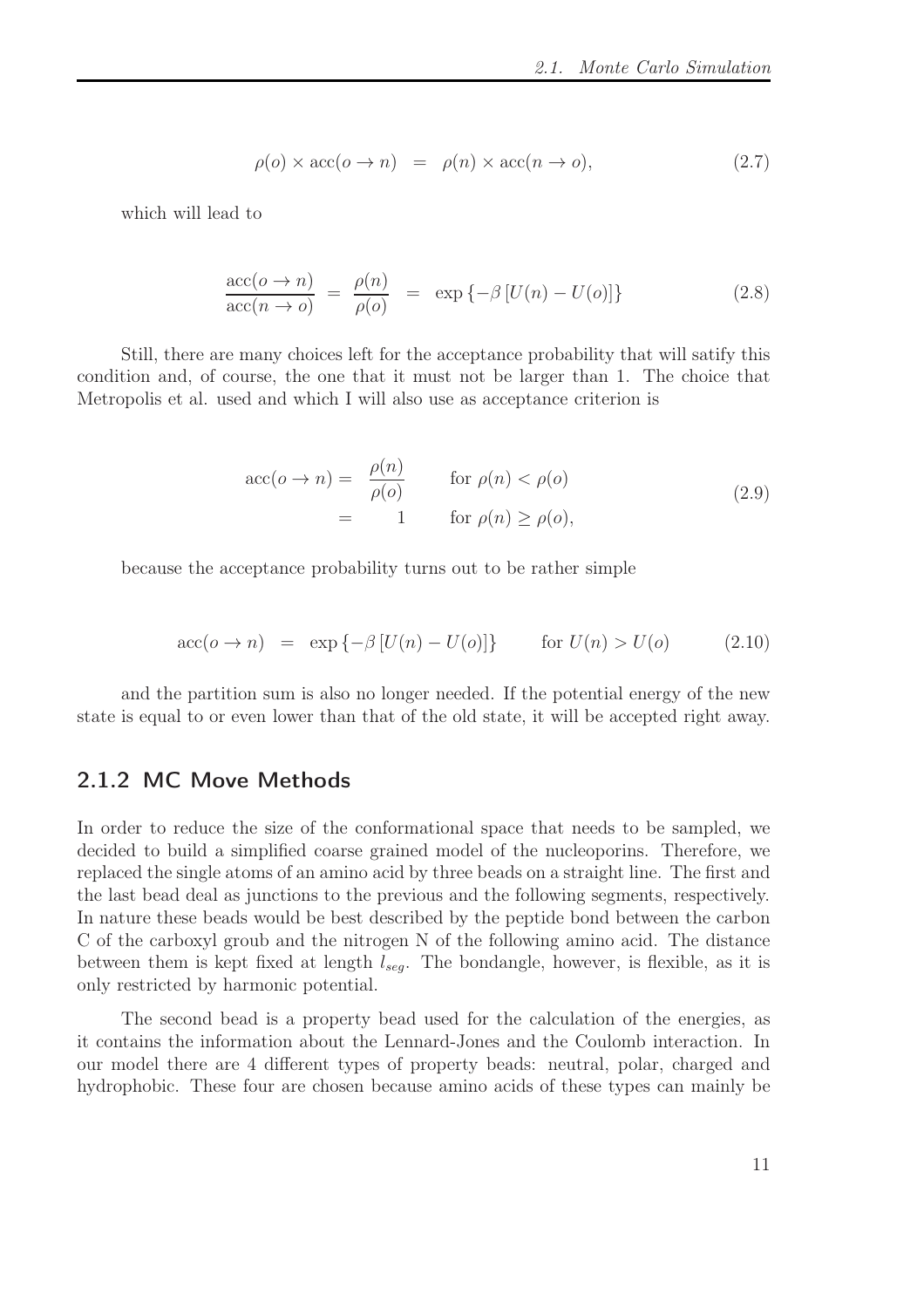

Figure 2.1: A general composition of an amino acid. The R stands for a specific side chain. In the MC simulation a the backbone  $N-C_{\alpha}-C$  is represnted by the line and the information of the side chain is written on the middle bead.



Figure 2.2: Simple model of an amino acid chain used in the MC simulation. The dark grey circles represent the property beads containing the information of the underlying AA. The red circles represent the junctions.

found in FG-repeats. In nature the property of an amino acid is given by its specific side chain, which is bonded to the  $C_{\alpha}$ . Thus, the property bead can be understood as the coarse grained sidechain. A diagram of what a nup would look like in the MC simulation can be seen in Figure 2.2.

For MC simulations of nonbonded systems, the MC move can easily be performed by just randomly displacing particles. However, in bonded systems, the displacement has to be more restrained, as the bondlength has to stay fixed. Therefore, the problem arises of how to obtain meaningful conformations with reasonable acceptance ratios, while still sampling enough of the conformational space.

To deal with this problem, we had two main ideas for performing a Monte Carlo move. The first idea was to rebuild the chain, starting from a randomly chosen number, and the second was a so-called fixed end method.

#### Chain Rebuilding

This method is based on rebuilding the chain starting from a randomly chosen startpoint. From here on, all the following segments are deleted and a set of k random vectors  $b_i$ is generated. Between all these vectors and the previous segment the anglepotential is calculated. To calculate the acceptance probability of a new segment, the potential energy has to be split into an orientantional part  $U_{\alpha r}$  and into a part that only depends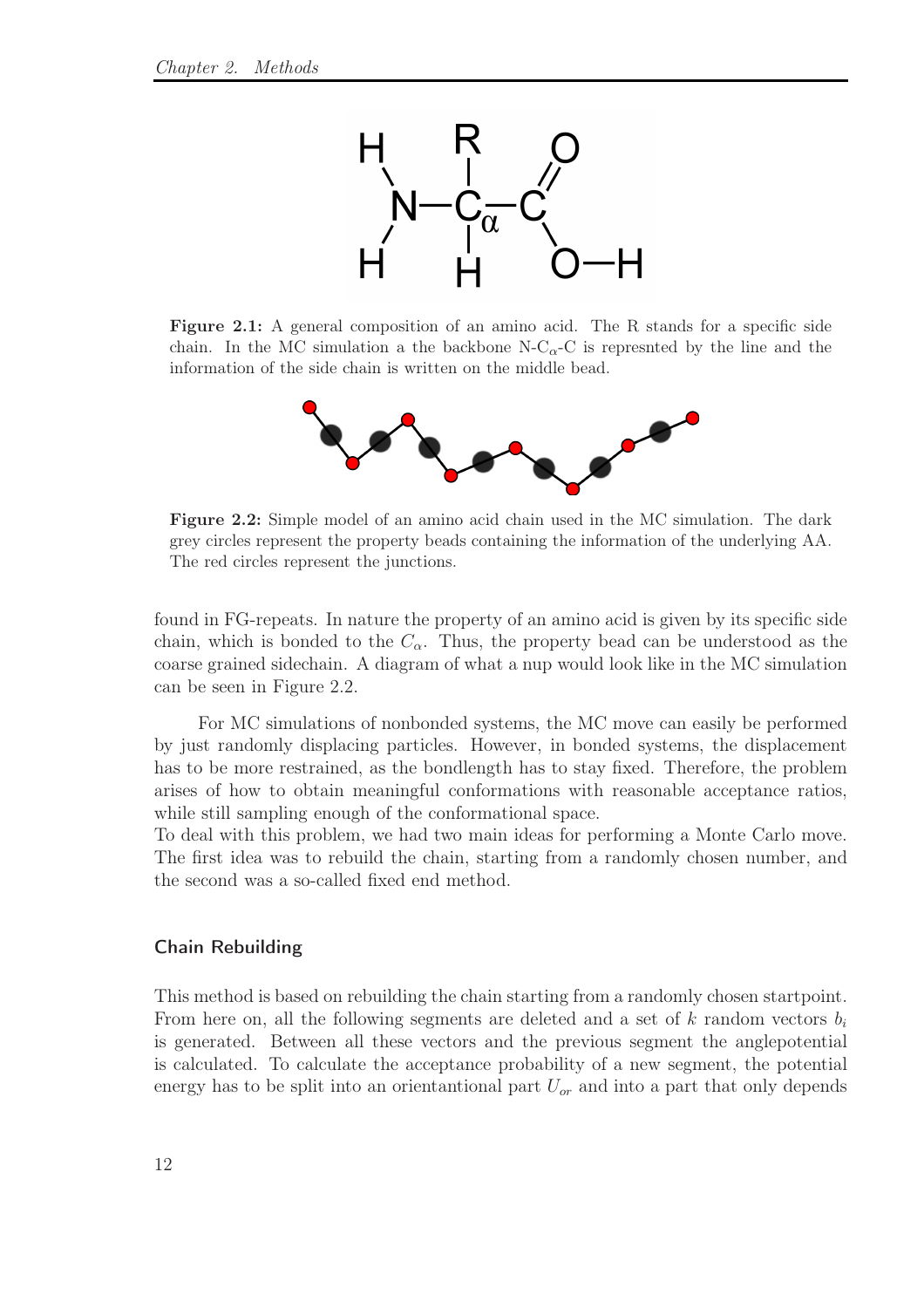on the position of the atoms  $U_{pos}$ . A new segment is then accepted with the probability of

$$
p(b_n) = \frac{\exp\left[-\beta U_{or}(b_n)\right]}{\sum_{i=1}^k \exp\left[-\beta U_{or}(b_i)\right]}
$$
\n(2.11)

where  $U_{or}$  is the energy that depends on orientations and the sum  $W(n) = \sum_{i=1}^{k} \exp \left[-\beta U_{or}(b_i)\right]$ denotes the so-called Rosenbluth factor.

This is done until the whole chain is rebuilt. The acceptance criteria has changed to

$$
acc(o \to n) = \min\left(1, \frac{W(o)}{W(n)} \exp\left\{-\beta \left[U_{pos}(o) - U_{pos}(n)\right]\right\}\right) \tag{2.12}
$$

with

$$
W(o) = \exp[-\beta U_{or}(b_o)] + \sum_{j=2}^{k} \exp[-\beta U_{or}(b_j)].
$$
 (2.13)

We found that this method works well for single chains, but leads to high rejection rates when multiple chains are involved. This arises because the step size for a move cannot be defined. Additionally, as the whole chain is rebuilt, even small changes can lead to very large changes in the overall conformation, which again can cause clashes with other chains.

However, a positive aspect of this method is that it has low correlation times, as the conformational changes from the old state to the new one are usually very large.

#### Fixed End Method

The Monte Carlo steps in the fixed end method are performed as follows. First, a random number  $n_{seq}$  between 1 and  $N_{seq}$ , which is the total amount of segments of the chain, is generated.  $n_{seq}$  refers to the first bead of the segment which will be changed. There are now three possible cases.

• The first possibility is that the randomly chosen segment lies between  $1 \leq n_{seq} \leq$  $N_{seq} - 2$  as shown in Figure 2.5. In this situation, three segments will be displaced. The endpoint  $j_2$  of segment  $s_1$  is moved according to a gaussian distribution. After displacement, it is projected back on a sphere around its first junction  $j_1$ . The sphere has the radius of a segment length. After that, a vector  $t$  is generated from the endpoint of the newly created segment  $s_{1,new}$  to junction  $j_4$ . The length of t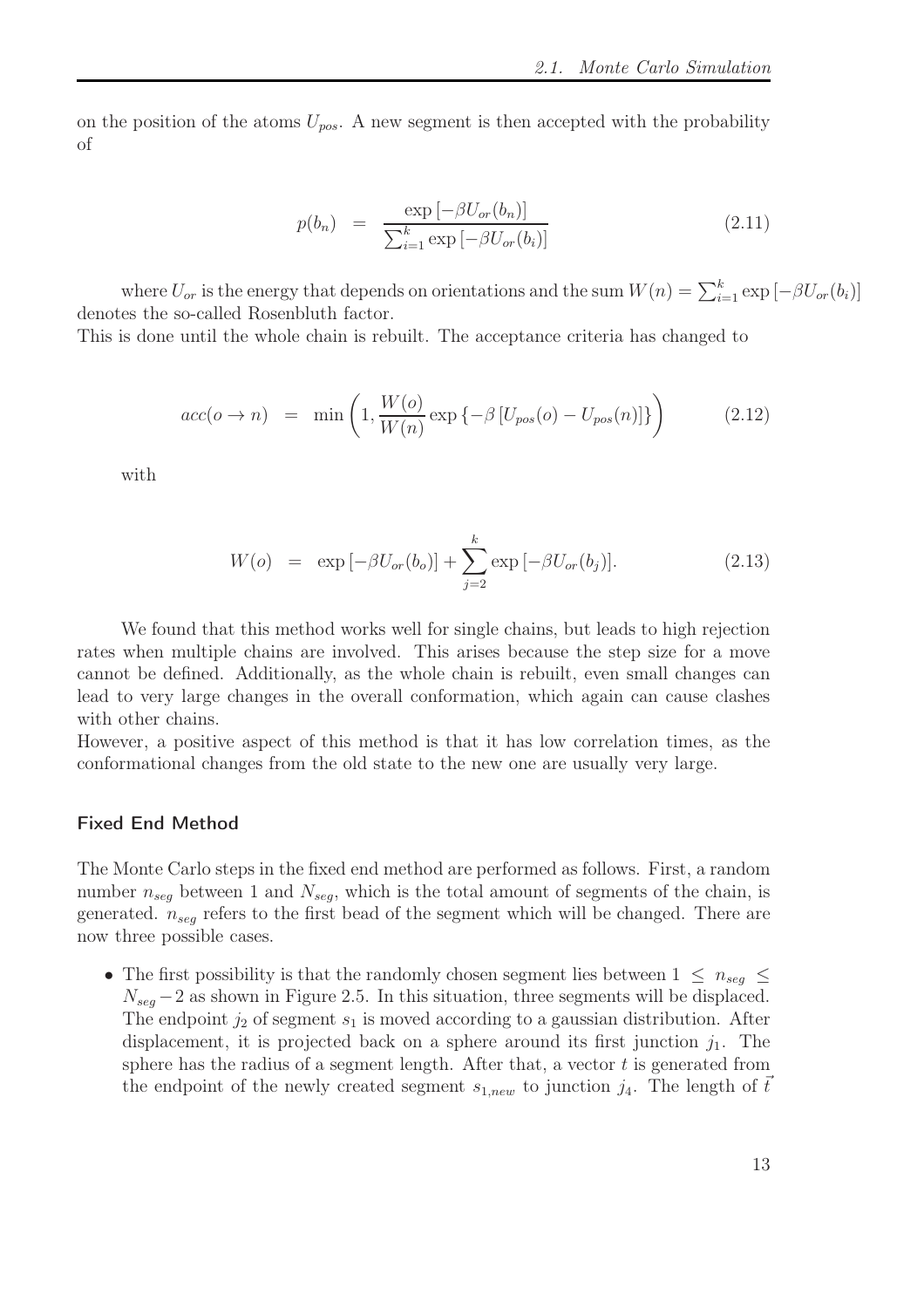may not exceed the length of two segments. Otherwise, the displacement of  $j_2$  has to be repeated until a connection  $\vec{t}$  between the two mentioned junctions can be made. After that, the new segments  $s_{2,new}$  and  $s_{3,new}$  are generated so that they span an isosceles triangle. The junction  $j_{3,new}$  is put into a plane spanned by t and the old junction  $j_3$ . Even by not moving the junction out of the mentioned plane, the simulation is still ergodic. So it is not neccessary to introduce yet another random number that would move the junction out of the plane. The displacement described here can be seen in Figure 2.5 and 2.6.

• When the chosen segment is the penultimate segment, the method above cannot be applied. In this case, we move the endpoint of the chain. Again this point may not be moved further away from the first junction than twice the length of a segment. This is guaranteed by the connecting vector  $\vec{t}$ . The displacement is now carried out by randomly choosing the length of  $\vec{t}$  between 0 and its maximal length (Figure 2.3). All lengths are equally distributed. After this, the new endpoint of  $t_{new}$  is displaced on a sphere with the radius of  $|t_{new}|$ .

Again, the newly generated segments  $s_{1,new}$  and  $s_{2,new}$  form an isosceles triangle and the junction between them is put into the plane spanned by the old junction and the connecting vector  $t_{new}$  (figure 2.4).



**Figure 2.3:** First part of the second possible fixed end move. The vector  $t$  is shortend to  $t_{new}$ .



Figure 2.4: Second part of the second possible fixed end move. The the new endpoint  $j_{3,new}$  is diplaced and the segments  $s_{1,new}$  and  $s_{2,new}$  are generated, so that they form an isosceles triangle.

• The third and also the last possibility is to move only the last segment. Here, the endpoint of the segment is moved on a sphere, as already described in the first option.

To determine the parameters, we introduced another random number. This number is either one or zero and dictates whether the MC move is done forwards or backwards.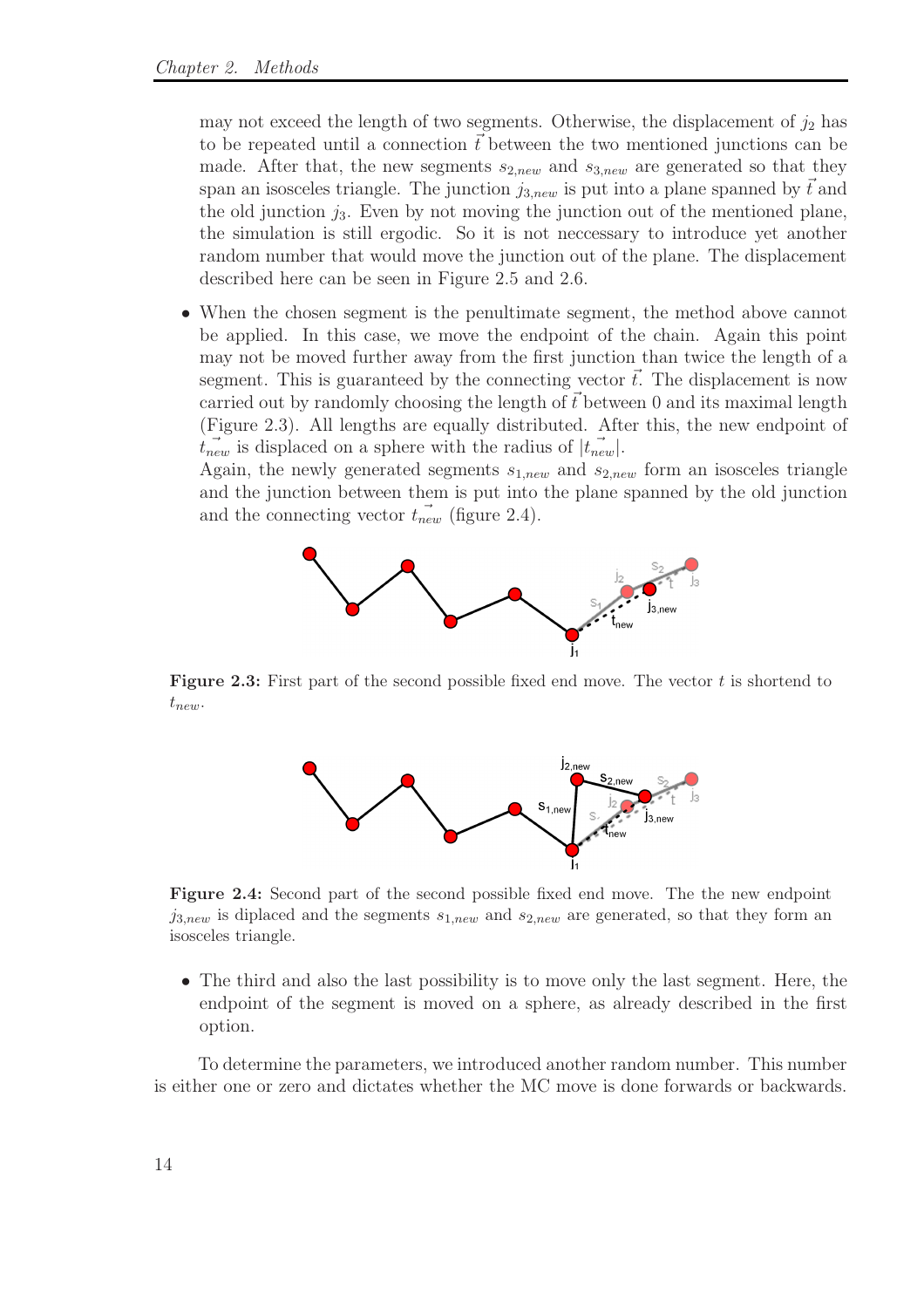

Figure 2.5: The displacement of the first segment  $s_1$  is based on a gaussian distributed random number that is added to junction  $j_2$ . The length of the new segment  $s_{1,new}$  is then reduced to the fixed segment length. The connecting vector  $t$  may not exceed a length of twice a segment length.



Figure 2.6: The second part of the segment displacement of the fixed end method.

Therefore, the enumeration of all junctions and segments is mirrored and both ends will be moved equally.

For a better description of the situation inside the nuclear pore, this random number is switched off, so that the first bead of each chain stays fixed. It can be understood as the junction between the nups and the nuclear pore itself.

If more than a single chain is simulated, yet another random number is generated right at the beginning of an MC move. This number  $n_{chain}$  then defines on which chain the MC move is carried out and it is essential that  $1 \leq n_{chain} \leq N_{chain}$ , where  $N_{chain}$  is the total number of chains in the simulation.

To finally perform an MC step I chose the fixed-end method, as the stepsize of a single displacement can easily be determined by width of the gaussian distributions. Additionally, as only three segments are displaced within a single MC step, the newly generated conformations are close to the old one. Therefore, in systems with more than one chain, clashes can be avoided. However, as the conformational changes are rather small, the correlation times are high.

After a move is completed, the energy  $E_{new}$  of the new state is calculated. The energy function includes the bondangle potential between all neighbouring segments and the Lennard-Jones potential for all beads that contain the information of the segment. For the Lennard-Jones potential we weakened the interaction between neighbouring particles by a factor of 4. Such a scaling is commonly applied in MD and MC calculations to avoid artificially high energies. Then the Boltzmann weight referring to the old state is calculated. The new state is accepted if an equally distributed random number between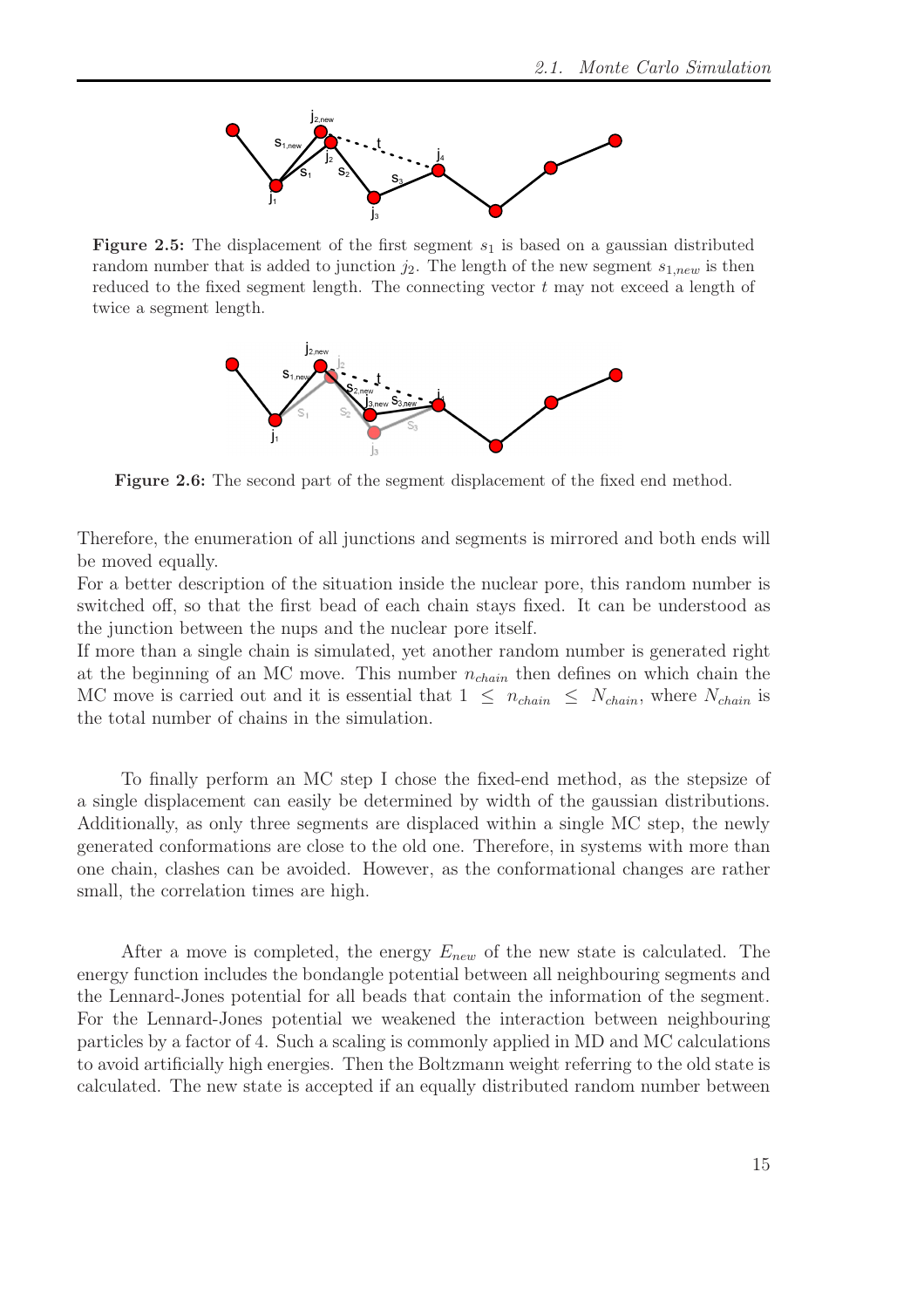0 and 1 is smaller than the Boltzmann factor. If the new state is accepted, it is stored and replaces the old state. Otherwise, a new MC move is carried out, starting from the old confirmation. The functions describing the interactions are explained in detail in section 2.2.3. To account for the effect of the solvent, the Coulomb interaction is extended by the Debye Hückel equation, which describes the weakening of the Coulomb interaction due to the surrounding material. The extended equation is given by

$$
U_{DH,coul} = \exp(-\kappa r) \frac{q_1 q_2}{4\pi \epsilon_0 \epsilon_r r}, \qquad (2.14)
$$

where  $q_i$  are the charges,  $\epsilon_0$  is the dielectric constant and  $\epsilon_r$  is the relative permittivity, which is set to  $\epsilon_r = 80$ . In the exponential function,  $\kappa$  stands for the inverse Debye Hückel length. It is calculated via

$$
\kappa = \sqrt{\frac{N_A e^2 \sum c_i z_i 2}{\epsilon_0 \epsilon_r k_B T}}.
$$
\n(2.15)

In this equation, the concentration of the salt ions is denoted as  $c_i$  with their charge number  $z_i$ .

The results of a Monte Carlo simulation strongly depend on random numbers. Therefore, the quality of the algorithm of the random number generator needs to be high. In our simulaiton, we used the Mersenne twister mt 19937 algorithm which has a long period. It was especially designed to meet the needs of Monte Carlo simulations.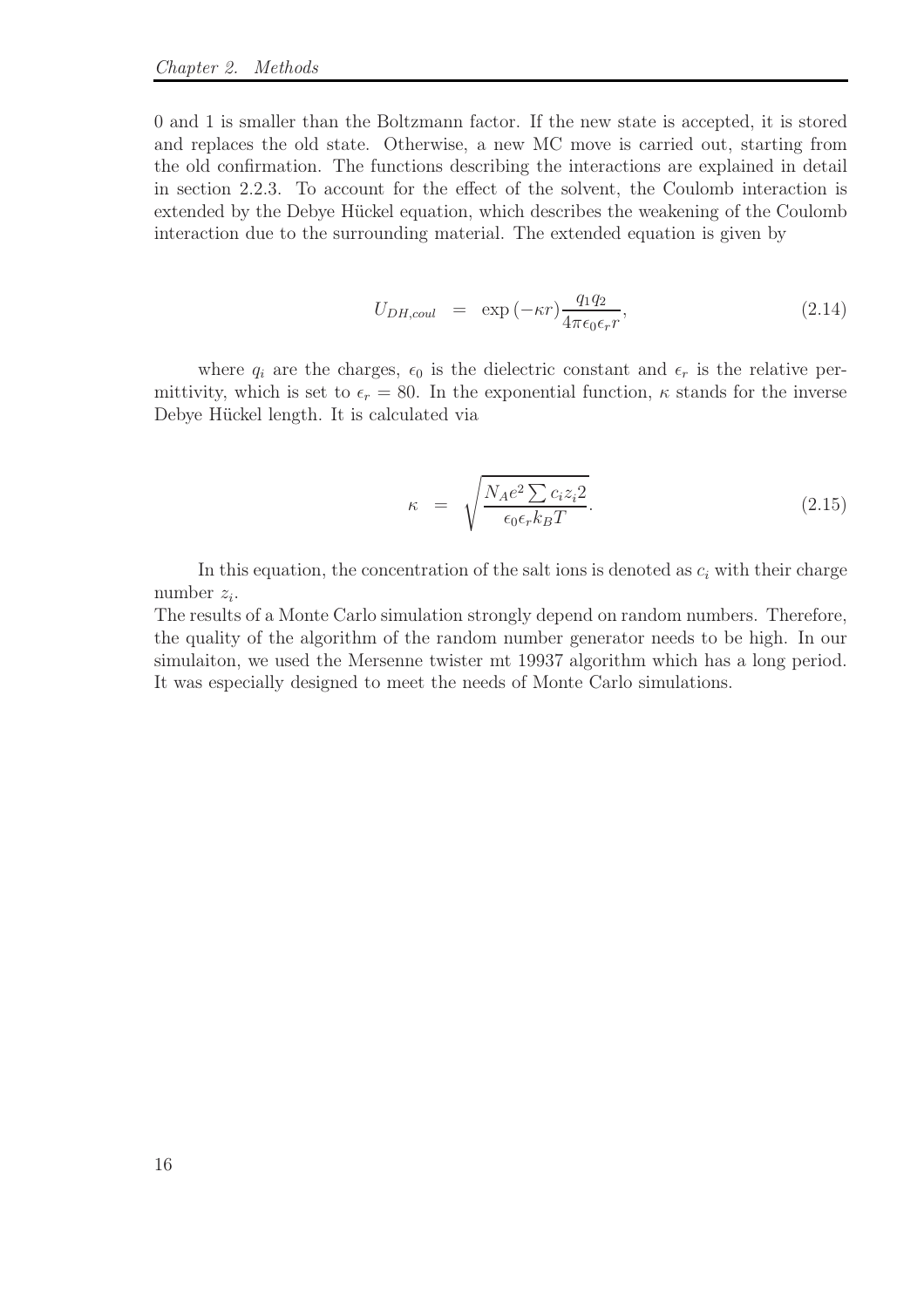

Figure 2.7: Flowchart of the Monte Carlo simulation. The second and the third case of an MC move are combined in a single box, as no displacement is possible, which will not lead to the calculation of the Boltzmann weight.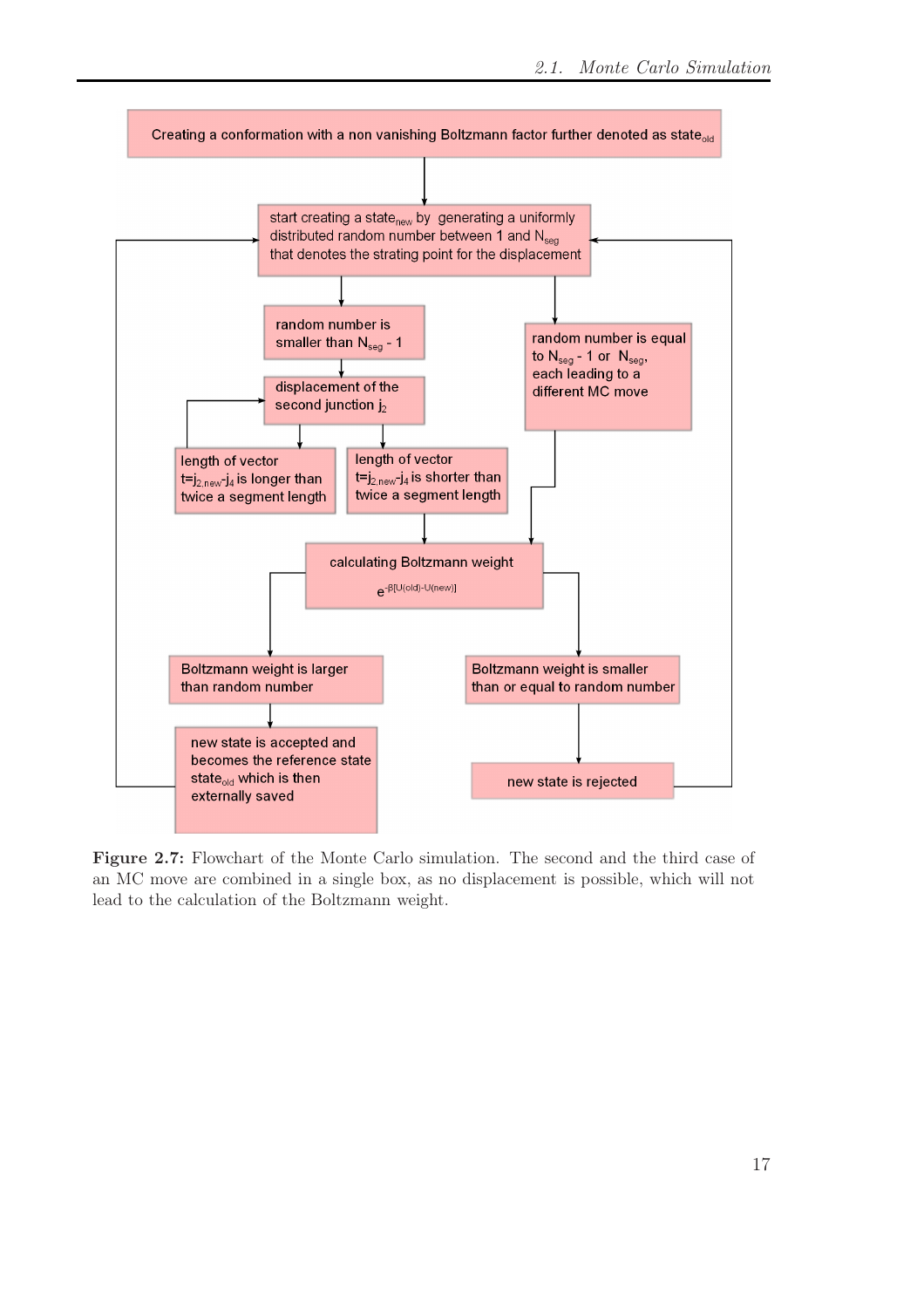### 2.2 Molecular Dynamic Simulation

Molecular dynamics (MD) simulations describe molecular systems as they develop in time. Due to the large number of atoms in these systems, Newton's equations of motion are calculated numerically. Therefore, it is neccessary to apply three basic approximations. The first is called the Born Oppenheimer Aproximation, which allows a decoupling of nuclear and electronic motion. Secondly, it is assumed that the nuclei behave in a classical way, and thirdly, that all interactions between particles can be described in empirical force fields. The three approximations are detailed below.

#### 2.2.1 Born-Oppenheimer Approximation

On an atomistic level, the evolution of a system in time is described by the time dependent Schrödinger equation.

$$
\hat{H}\psi = i\hbar \frac{\partial \psi}{\partial t} \tag{2.16}
$$

Here,  $\hat{H}$  is the Hamiltonian operator, i.e the sum of the potential and the kinetic energy operators,  $\psi$  is the wavefunction and  $\hbar$  is Planck's constant divided by  $2\pi$ . The wavefunction  $\psi$  depends on the coordinates and momenta of the nuclei and electrons. The slowly moving nuclei are much heavier than the fast moving electrons. For such a situation, the Born Oppenheimer approximation allows us to separate the two systems. The general idea behind this is that the electrons will adjust instantaneously to the nuclei. Consequently, the electronic wavefunction depends only parametrically on the coordinates of the nuclei, so that the total wavefunction can be written as

$$
\psi_{tot} = \psi_n(\mathbf{R}) \psi_e(\mathbf{R}; \mathbf{r}), \qquad (2.17)
$$

where  $\mathbf{R} = (\mathbf{R}_1, \mathbf{R}_2, ..., \mathbf{R}_N)$  denotes the coordinates and momenta of N nuclei and  $\mathbf{r} = (\mathbf{r}_1, \mathbf{r}_2, ..., \mathbf{r}_M)$  stands for the coordinates and momenta of M electrons. The electronic coordinates can now be approximated by their average values, due to their fast motion. The nuclei move in the potential which is created by the average field of the electrons. Using the Born Oppenheimer approximation, the so-called potential energy surface is obtained by solving the time independent Schrödinger equation for the electronic system

$$
\hat{H}_e \psi_e = E_e \psi_e \tag{2.18}
$$

where  $\hat{H}_e$  is the electronic Hamiltonian and  $E_e$  is the energy eigenvalue, which depends on the nuclear postions R.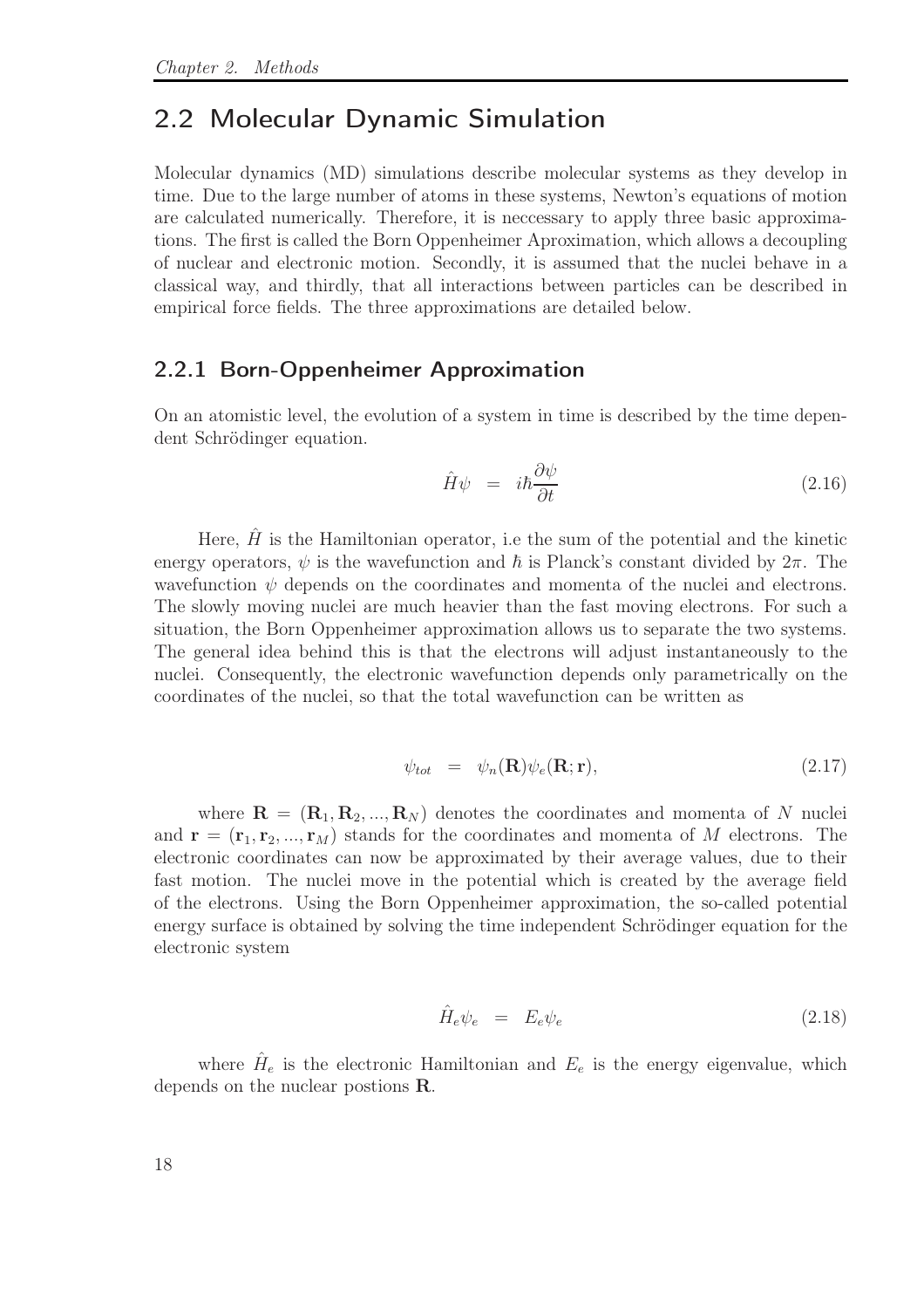#### 2.2.2 Classical Approximation

As already mentioned above, we assume that the nuclei can be treated as classical particles, i.e. they obey Newton's equations of motion.

$$
-\nabla_i V(\mathbf{R}) = m_i \frac{\mathrm{d}^2 \mathbf{R}_i(t)}{\mathrm{d}t^2}, \qquad (2.19)
$$

$$
\mathbf{F}_i = m_i \mathbf{a}_i, \tag{2.20}
$$

where  $V(\mathbf{R})$  equals the potential energy and  $\mathbf{R}_i$  and  $m_i$  are the coordinates and mass of the atom i. A change in the potential energy results in a force  $F_i$  acting on atom i, which is then accelerated by  $a_i$ . The acceleration again leads to a change in the atom's velocity and position within a discrete time step  $\Delta t$ . During a simulation, this time step has now to be small enough to include even the fastest motions of the system. Usually, these are the bond and angle vibrations of the lightest atoms, in biological systems mostly hydrogens. This restriction causes time steps of about 1 fs.

#### 2.2.3 Force Fields

In MD simulations, force fields contain all information about particle interactions. These can be split into two main groups, bonded and non-bonded interaction. Although there are already numerous quantum mechanical methods available, they are still too expensive to calculate them on a whole system. This is why the bonds are dealt with in a classical approximation.

Bonded Interactions



Figure 2.8: Graphical description of the potentials used in MD simulations

Instead of solving Schrödinger's equation to get the potential energy of each bond, they are approximated by different classical potentials.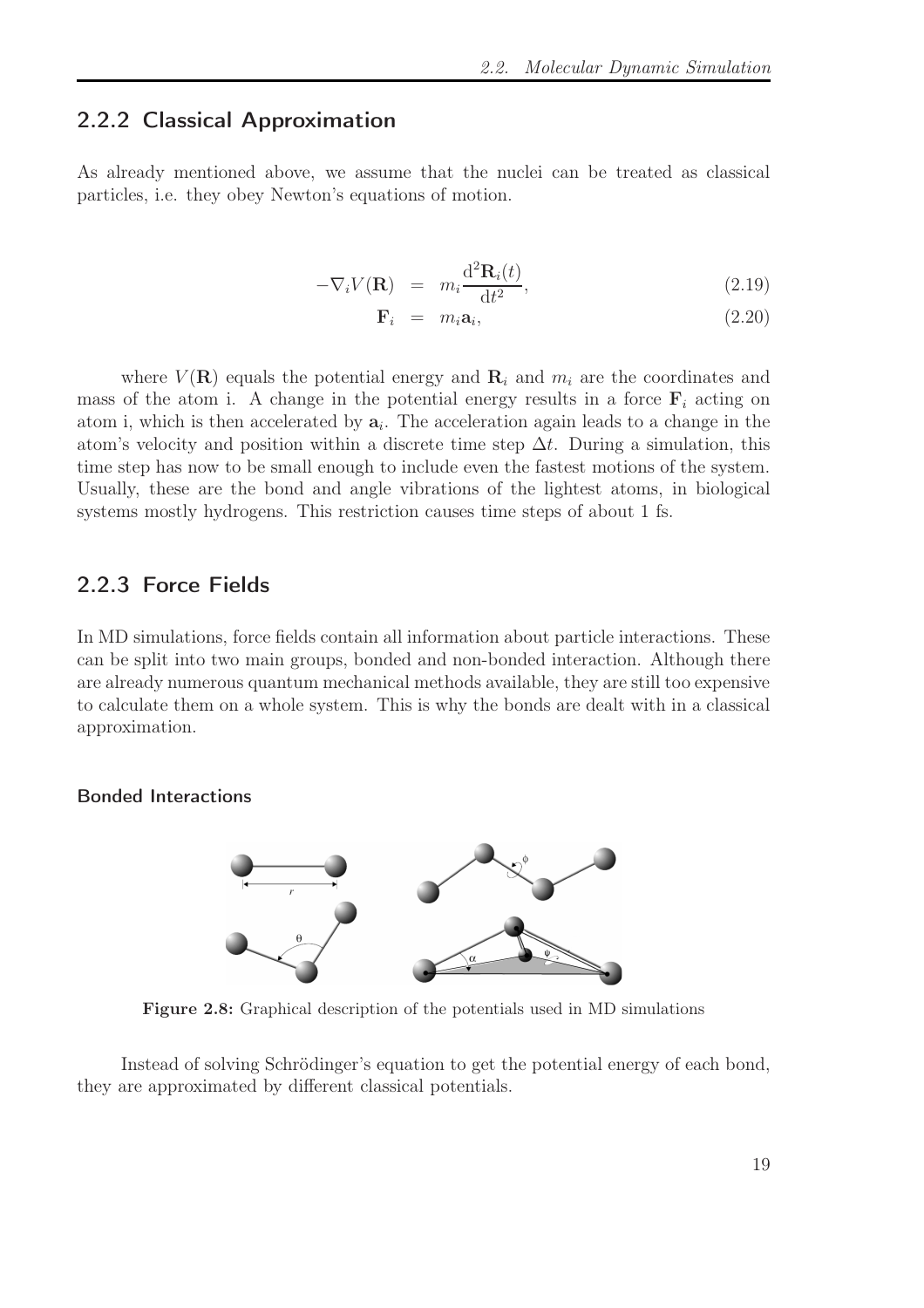• Pair bonds

Covalent bonds are treated as springs with a certain spring constant  $k_{b,ij}$  and a relaxed bond length  $b_{0,ij}$ .

$$
V_b = \sum_{\text{bonds}} \frac{1}{2} k_{b,ij} (b_{ij} - b_{0,ij})
$$
 (2.21)

The spring constant defines how strong a bond between two atoms i,j is. Usually, this parameter is quite high, so that only an oscillation around its equilibrium length is tolerated. The amplitudes of such an oscillation are small at room temperature, where most simulations are carried out. Bonds that are defined cannot be broken during a simulation.

• Bond angle potential

The potential energy of the bond angle is also approximated by a harmonic potential.

$$
V_a = \sum_{\text{angles}} \frac{k_{\theta,ijk}}{2} (\theta_{ijk} - \theta_{0,ijk})
$$
 (2.22)

Here, the spring constant  $k_{\theta,ijk}$  characterizes the stiffness of the bond angle  $\theta_{ijk}$ between atoms i, j and k, as shown in Figure 2.8.

• Dihedral potential

Another potential energy dealing with angles is the dihedral potential. Dihedral angles are shown in Figure 2.8. They describe the potential energy, which depends on the angle between plane A that is spanned by the atoms i,j and k and plane B spanned by atoms j,k and l. In contrast to the bond angle potential, the dihedral potential does not behave like a harmonic potential, but is commonly described by a cosine function.

$$
V_{dih} = \sum_{\text{dihedrals}} \frac{V_n}{2} (1 + \cos\left[n\omega - \gamma\right]) \tag{2.23}
$$

• Improper Dihedrals

With the potentials described above, it is not possible to stabilise planar rings. Therefore, a harmonic potential for the angle between the planes spanned by three out of four consecutively bound atoms is defined. The potential for the so-called improper dihedrals is given by

$$
V_{id} = \sum_{\text{improper dih.}} \frac{k_{\phi}}{2} (\phi_{ijkl} - \phi_0)^2 \qquad (2.24)
$$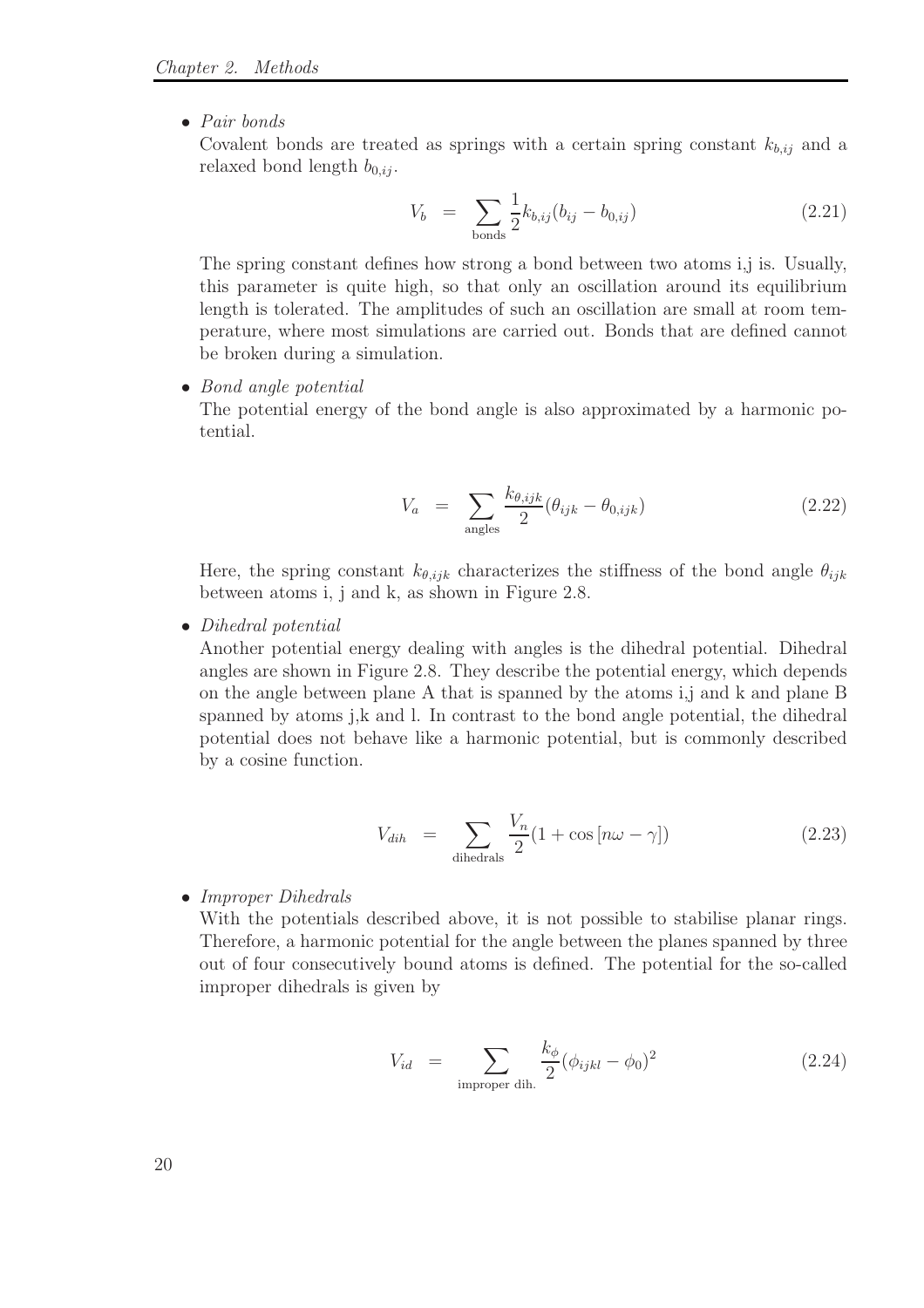#### Non-bonded Interactions

Two different types of non-bonded interactions are commonly used in MD simulations, i.e. the Lennard-Jones potential and the Coulomb interaction.

• Lennard-Jones potential

The Lennard-Jones potential is defined in the following way

$$
V_{LJ} = 4\epsilon_{ij} \left( \left( \frac{\sigma_{ij}}{r_{ij}} \right)^{12} - \left( \frac{\sigma_{ij}}{r_{ij}} \right)^6 \right) \tag{2.25}
$$

It is used to describe all neutral interaction between two particles. The  $\frac{1}{r^{12}}$  term is a repulsive term that comes from Pauli's principle, which characterizes the repulsion of electrons surrounding a nucleus.  $\frac{1}{r^{12}}$  is chosen for computational efficiency. The attractive  $\frac{1}{r^6}$  term arises from the Van der Waals interaction, which is a classical description of induced dipole-dipole interactions. The values for the parameter  $\epsilon$ and  $\sigma$  are specified for each atom type individually.

As can be seen, the Lennard-Jones potential is very short ranged, due to its high exponents. Therefore, a cut-off point for the calculation is usually set at large distances, as it hardly contributes to the potential energy.

• Coulomb interaction

The potential that describes the interaction of two point charges  $q_{i,j}$  is called Coulomb interaction

$$
V_{Coul} = \frac{q_i q_j}{4\pi\epsilon_0 \epsilon_r} \frac{1}{r_{ij}},\tag{2.26}
$$

where  $r_{i,j}$  is the distance between the two charges and  $\epsilon_0$  is the electric constant.  $\epsilon$  is called the dielectric constant, which represents the weakening of the interaction due to the surrounding material. For calculations in a vacuum, the dielectric constant is given as  $\epsilon_r = 1$ .

As can be seen, the Coulomb interaction is a long-range interaction. This means that its contribution to the total energy of the system cannot be neglected even for large distances. To reduce the computational costs for the calculation, new techniques were developed. The Ewald Summation reduces the scaling for computational costs from an order of  $N^2$  to  $\mathcal{O}(N^{3/2})$ . The Ewald summation can only be used in periodic systems. MD simulations often use periodic boundaries, so that an artificial periodic system is generated to which this method can be applied. It splits the electric potential into two parts. One part, dealing with short-range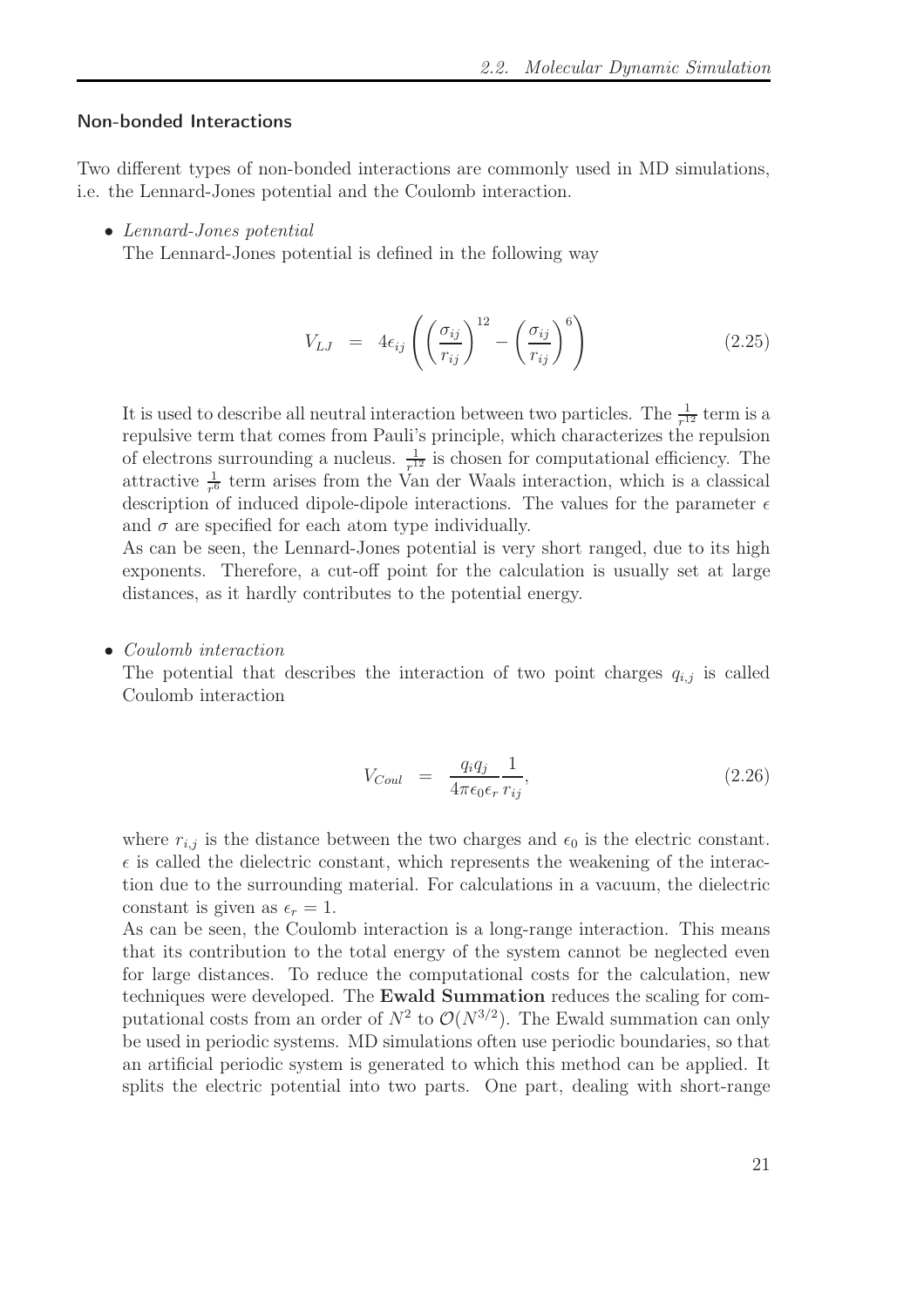interactions, stays in real space and the second part will be converted into Fourier space. The Fourier calculation can be further improved by introducing a mesh on which the charges are positioned. An algorithm using this method would be the Particle Mesh Ewald algorithm which only scales with  $\mathcal{O}(N \ln N)$ .

#### Parameters

The parameters that are neccessary for the force field can be obtained in two different ways. The experimental methods calculate them via a multi-dimensional fitting to experimental data. The other method is to derive them from quantum mechanical ab initio calculations. Once a set of parameters is gained, they only make sense as a whole, i.e. one single parameter does not need to have a real physical meaning, but when all parameters are taken into account, they can reproduce experimental observations.

#### 2.2.4 Virtual Interaction Sites

Virtual interaction sites, short vsites, are dummy atoms in MD simulations. They can carry charges or be involved in any other interaction. In our case we replaced hydrogens by vsites to remove the fastest degrees of freedom, allowing us to use larger integration steps during the simulation. The dummy atoms are constructed in different ways for different types of hydrogens that are to be replaced.



Figure 2.9: The three different types of virtual site construction for hydrogens. The black circles represent the atoms which are used to construct the virtual sites (grey circles). The larger circles stand for heavy atoms.

- single amine or amide hydrogens: The hydrogen is placed on a line going through the heavy atom and a point on the line through both second bonded atoms. The distance between the hydrogen and the heavy atom is fixed (Figure 2.9A).
- planar amine hydrogens: In this case, the nitrogen is only bonded to a single other heavy atom. So the method described above cannot by applied because of the missing second heavy atom. Hence, the hydrogens are again placed in a certain fixed distance to the nitrogen but this time with a fixed angle to the carbon atom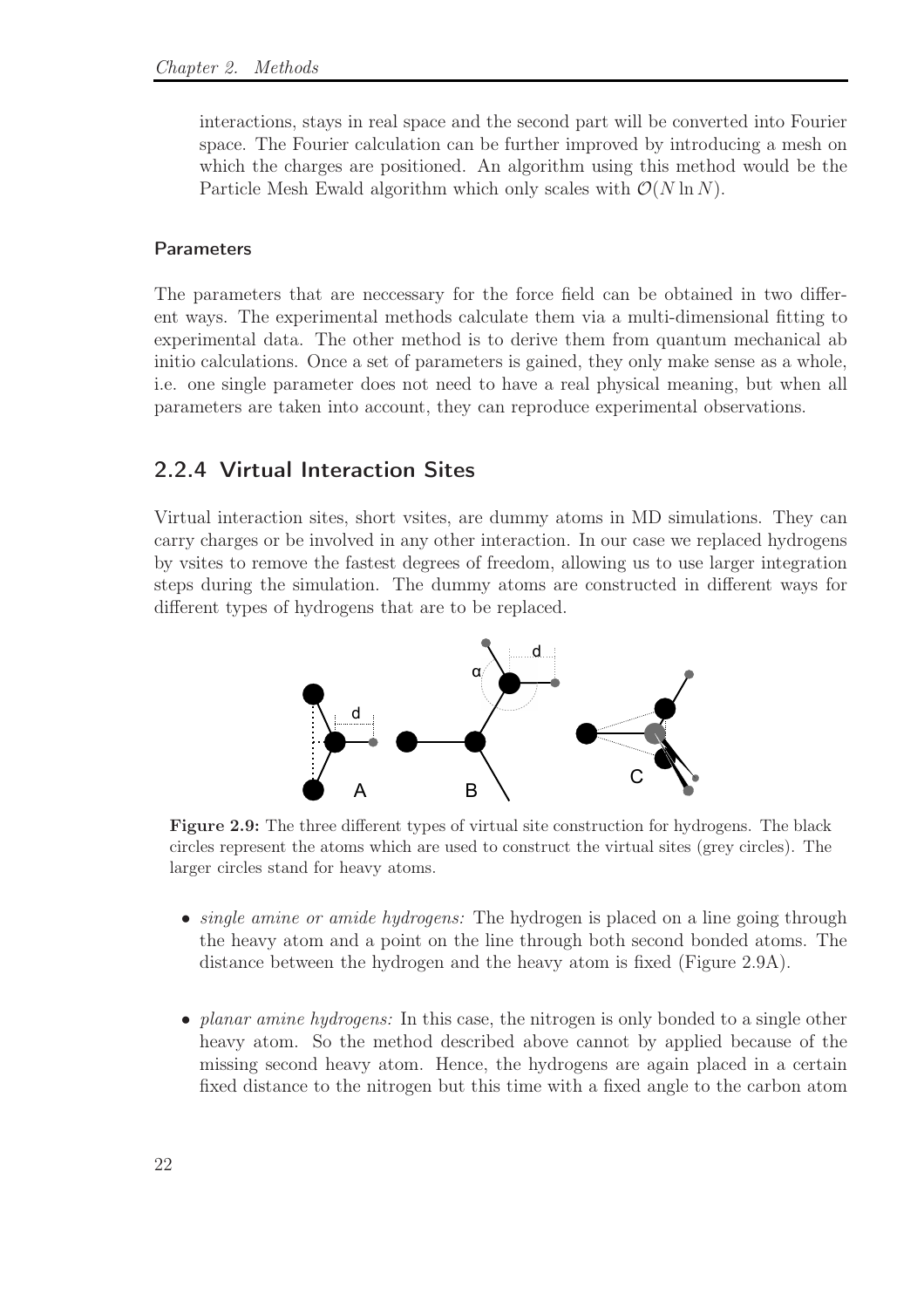and in the plane spanned by the nitrogen, carbon and one of the other heavy atoms (Figure 2.9B).

• *amine group hydrogens:* To keep the rotational degree of freedom, the three hyrogens are replaced by two virtual sites to keep the rotational freedom, while removing the bond angle degrees of freedom. The two dummy atoms contain the same masses, moment of inertia and centre of mass as the three hydrogens and the nitrogen, but they have no other interaction than a connection to each other and to the carbon. The replaced atoms can be reconstructed by a linear combination of the two carbon mass vectors and their outer product (Figure 2.9C).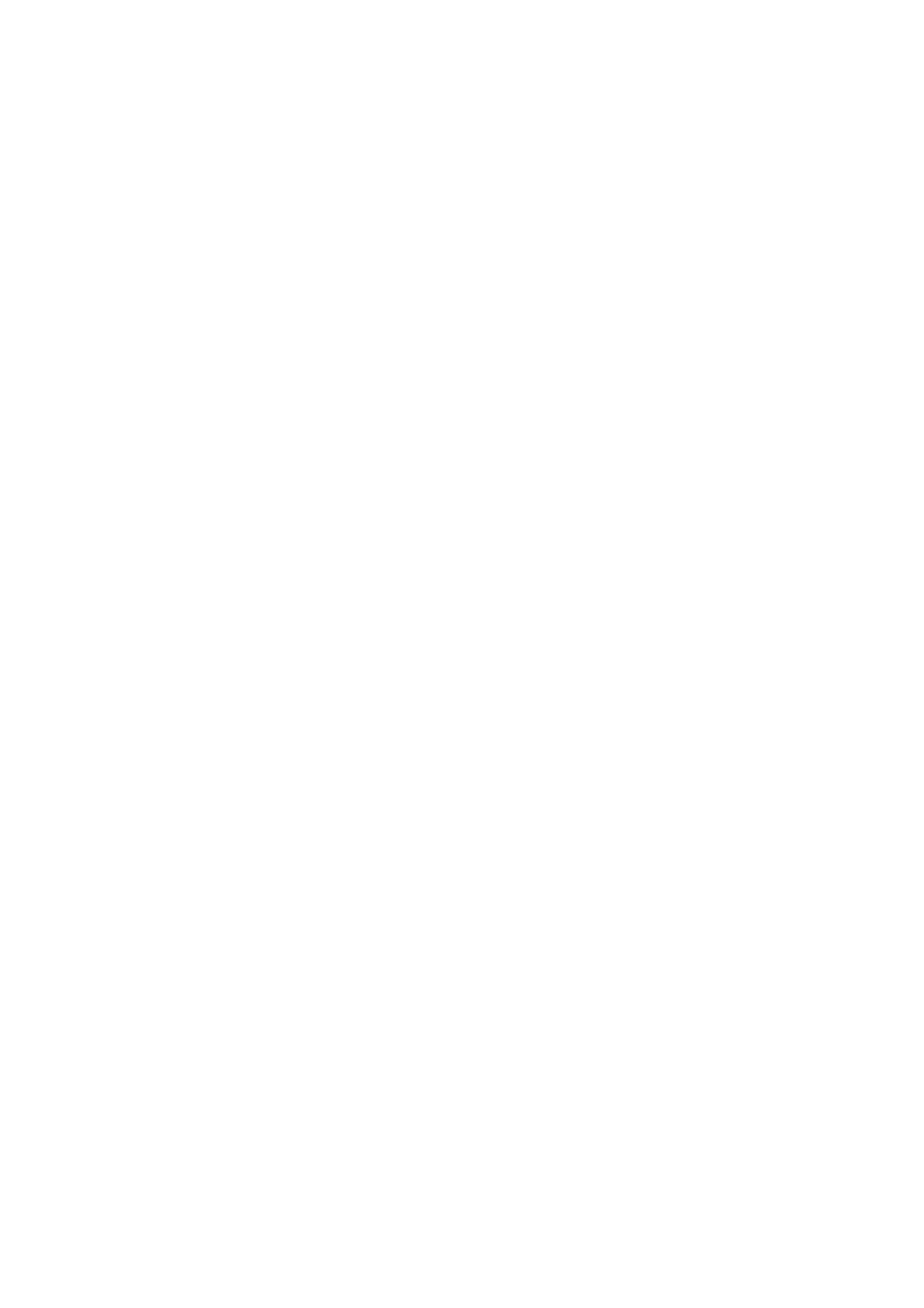## 3 Results

After implementing the MC scheme (Fig. 2.7) for our CG-model described in section 2.1.2, the bond-angle, LJ, charge etc. parameters had to be determined to describe the behaviour of FG nups. To this and, we carried out aa-MD simulations of small model peptides and adjusted the parameters of the CG model to reproduce the aa calculations. We focussed on the aggregation of small peptides and on the persistence length of single large molecules as both characteristics are from a special point of interest to describe the seletivity barrier of the NPC.

### 3.1 Aggregation of Small Peptides

To observe the aggregation of small peptides, we set up MD simulation of six heptamers. Each heptamer was built the same way. To cover all the parameters we wanted to imply in the Monte Carlo simulation, we used four different heptamers in the MD simulations. The first heptamer was completely built of alanine. For the remaining 3 heptamers we exchanged the middle amino acid by either lysine, asparagine or aspartic acid. These 4 amino acids represent the following characteristics: hydrophobic, positively charged, polar and negatively charged. On both ends of a heptamer, we added caping groups. The simulations were done using Gromacs with the amber99 force field. They were performed in "SPC" water at a physiological salt concentration of 150 mM NaCl. The temperature was kept constant using V-rescale coupling at  $T = 300 K$  with a coupling time of  $\tau_T = 0.1 \text{ ps}$ . The pressure was coupled to a Parrinelly Rahman barostat with a coupling time of  $\tau_p = 4 \text{ ps and an isotropic compressibility of } 4.5 \times 10^{-5} \text{ bar}^{-1}$ . Long range interactions were calculated by particle-mesh Ewald summation with a grid spacing of  $0.12 \ nm$  and fourth order B-spline interpolation. The structures were written out every 10 ps. In all simulations we replaced the hydrogens by virtual sites to remove the fastest degrees of freedom. Because of this, an intergration time step of 4 fs could be used. The construction of the virtual sites used in the simulations is explained in section 2.2.4.

Each heptamer was equilibrated separately in a simulation of 20 ns before they where put together in one dodecahedral simulation box with periodic boundaries. The dodecahedral shape has the advantage that it fits the shape of the proteins better than a cubic box. Therefore, less water has to be simulated, which leads to a decrease of computational costs.

The 6 heptamers were placed randomly inside the simulation box. The cluster sizes were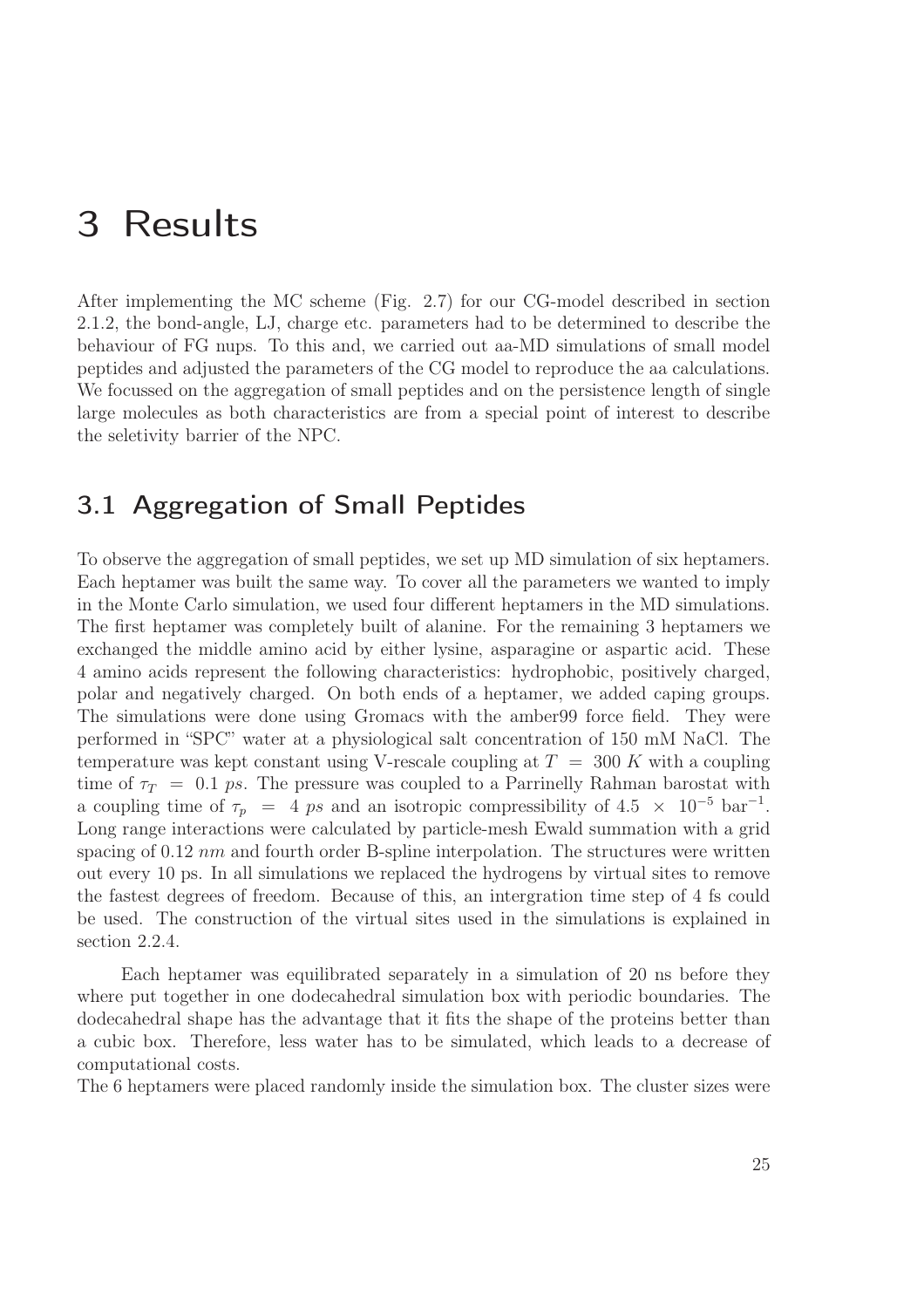determined by using the  $g$  mindist program, which computes the minimum distance between two chosen groups. If the distance is shorter than  $4\,\AA$ , the two groups are assumed to form a cluster. This calculation is done for each possible pair of peptide chains in each frame. If more than one cluster is found in a single frame, the two clusters are analyzed to determine whether they are two idependent clusters or whether they belong to a single, but larger cluster. To give an example, if the program finds chain A and chain D to be in a cluster, but also finds chain D and F to form a cluster in the same frame, then the new cluster will be ADF, having a cluster size of 3. In contrast, if the program finds A and D to form a cluster and B and E, then it will treat them as two separate clusters, each having a cluster size of 2.

In Figure 3.1 the clustering behaviour of the observed heptamers is shown. It stands out that heptamers where the middle alanine was replaced by aspartic acid aggregate less than the others. In fact it seems that this set up prefers a cluster size of two heptamers. The largest clusters are formed by the pure alanine heptamers, followed by aspartic acid containing heptamers.





Figure 3.1: Clustering of heptamers observed with MD

Figure 3.2: Clustering of nonamers observed with MC

In the MC simulation nonamers were used instead of heptamers. The two additional amino acids represent the capping groups in the MD simulation. Therefore, the peptide chains in the MC simulation consist of 9 alanines, where the middle one is again replaced by the amino acid of interest. Each simulation was performed at  $T = 300 K$ , and a step size of 0.15, leading to a gaussian distribution with a mean value of 0 and a variance of 0.15<sup>2</sup> , was used to perform 10,000,000 Monte Carlo steps. The nonamers were placed randomly, but not further away than  $\sqrt{30}$   $\AA$ . Before they were put together in a single simulation, the nonamers were equilibrated in an additional MC simulation.

The first set of parameters for MC simulation was taken from Bellesia and Shea (Bellesia and Shea, 2007), who examined the structure and stability of chiral  $\beta$ -tapes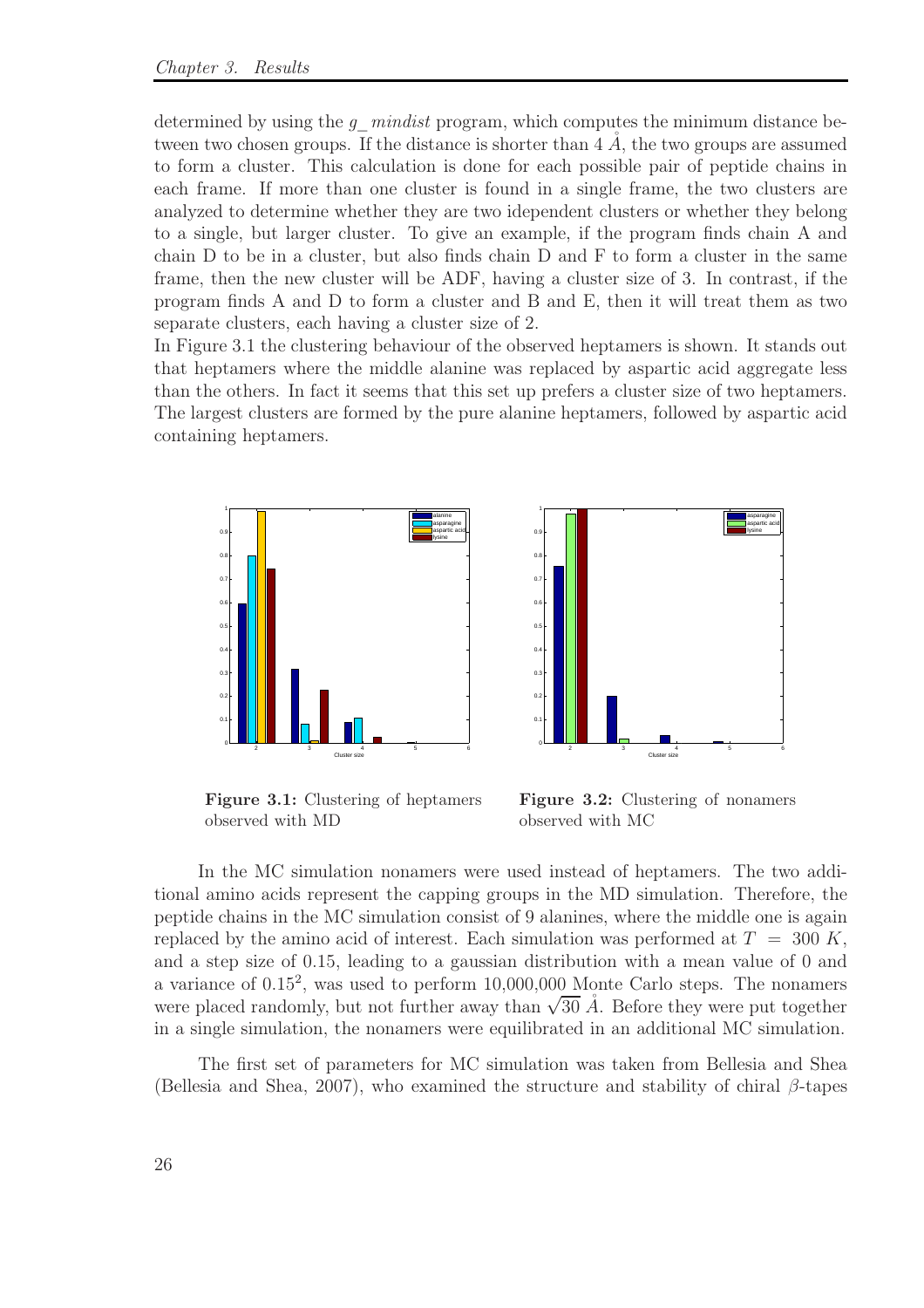

Figure 3.3: Aggregation of the peptide chain containing lysine in MD and MC simulation

using a coarse-grained model.

Figure 3.2 shows the cluster sizes obtained for the nonamers, except the ones made of pure alanine. Only for the negatively charged amino acid aspartic acid are the results nearly identical to the MD simulations. The behaviour of the set up where an asparagine replaced the middle alanine is close to the result found with MD simulations. The aggregation of pure alanine nonamers and of the nonamers where the middle amino acid is a lysine (Fig. 3.3) are completely different. Therefore, we focussed on generating a parameter set-up that will describe the aggregation as predicted by the MD simulations predict.

To this end, we performed MC simulations in which the interaction of two hydrophobic parts are made stronger. The results can be seen in Figure 3.4. With rising interaction strength, the clustering of the nonamers got closer to that observed in MD simulations. However, the difference in the size of the clusters is still too large. Therefore, the strength of the hydrophobic interaction has yet to be increased.

### 3.2 Persistence Length

The persistence length  $l_p$  describes the stiffness of a peptide or chain. It is given by

$$
\langle \cos \beta \rangle = e^{\frac{l}{l_p}} \tag{3.1}
$$

where  $\beta$  is the bondangle and l is the length of a segment. Now, the persistence length is the length where the correlation between the bondangles has dropped to  $\frac{1}{e}$ . For computation of the persistence length, we only used the  $C_{\alpha}$ s of the peptide chains.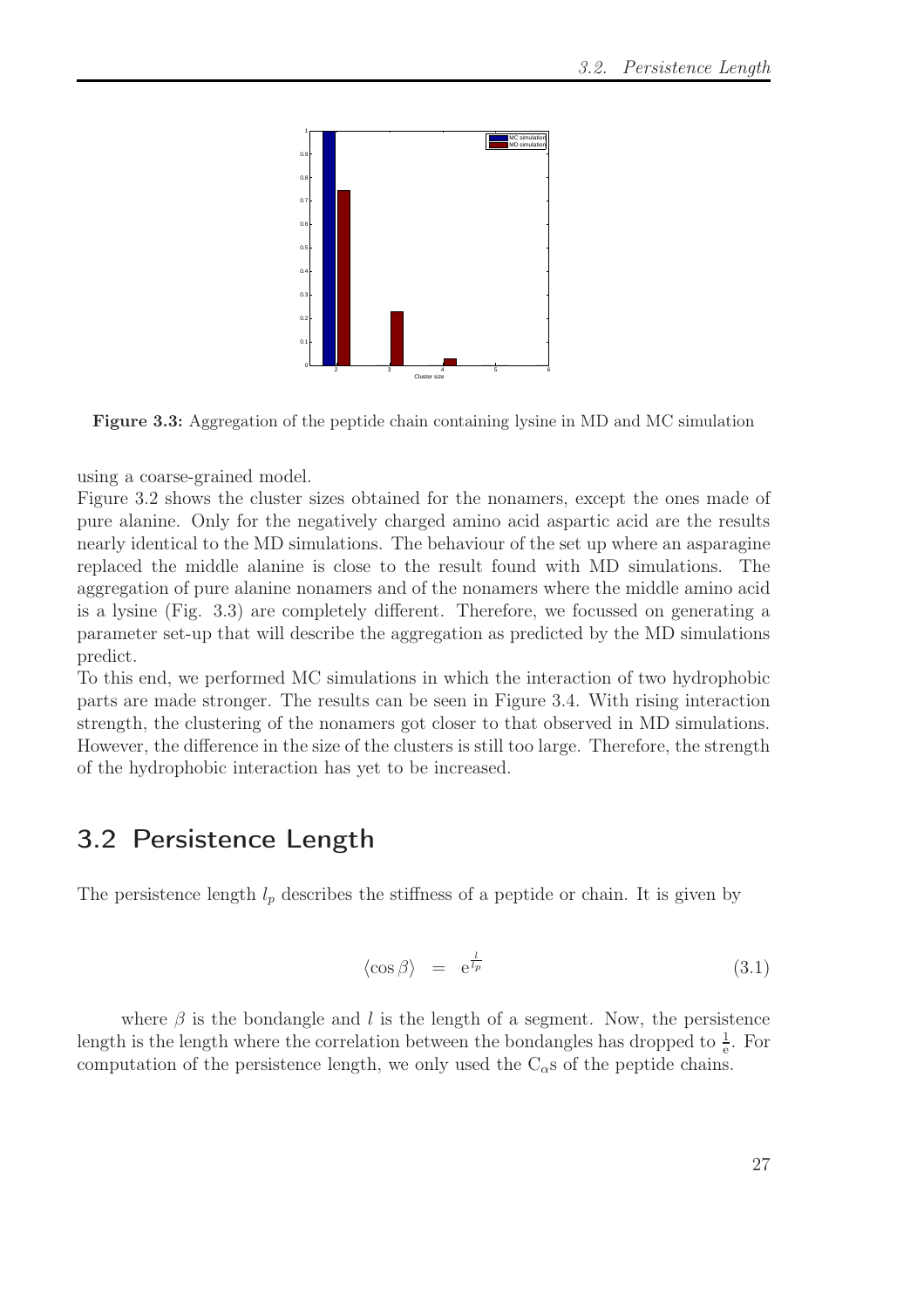

Figure 3.4: clustering of pure alanine peptide chains in MD and MC simulations. The strength of the hydrophic interaction used in the MC simulation rises from parameter 1 to 4

#### 3.2.1 Vacuum Coiled Peptide

To begin with, we computed the the persistence length of a protein with 263 amino acids. Therefore, the protein was generated in *pymol* and first simulated in a vacuum to speed up the folding. The vacuum simulation was done at a temperature of 500 K using a temperature coupling time  $\tau_T = 0, 1 \text{ ps}$  for the Berendsen thermostat. The integration time step was chosen to be 2 fs. No periodic boundary conditions were applied. We let the simulation run until the linear starting structure was completely coiled. After this, a new simluation was started using the folded structure in a dodecahedral box. This time the simulation was done in "SPC" water at 300 K and a salt concentration of 150 mmol/L. The pressure was controlled by using Parrinello-Rahman isotropic pressure coupling with a coupling constant of  $\tau_p = 5 \text{ ps at a compressibility of } 4.5 \times 10^{-5} \text{ bar}^{-1}$ . For V-rescale temperature coupling, we used a coupling time of  $\tau_T = 2.5 \text{ ps}$ . The integration time step was again chosen to be 2 fs. For computation of the long range interactions we used fourth order particle-mesh Ewald summation, with a grid spacing of 0.12 nm and cut off of 10  $\AA$ . The structure was written out every 2 ps.

The persistence length was then calculated using only every tenth frame of the trajectory and we obtained a persistence length of  $l_p = 1.23 \pm 0.02$  amino acids, which will lead to a persistence length of about 4  $\AA$ . A similar persistence length of  $l_p = 3.9 \pm 1.4 \AA$ , which is that of the length of an amino acid, was also found by Roderick Y. H. Lim et al (Lim et al., 2006), who determined the persistence length by using atomic force microscopy.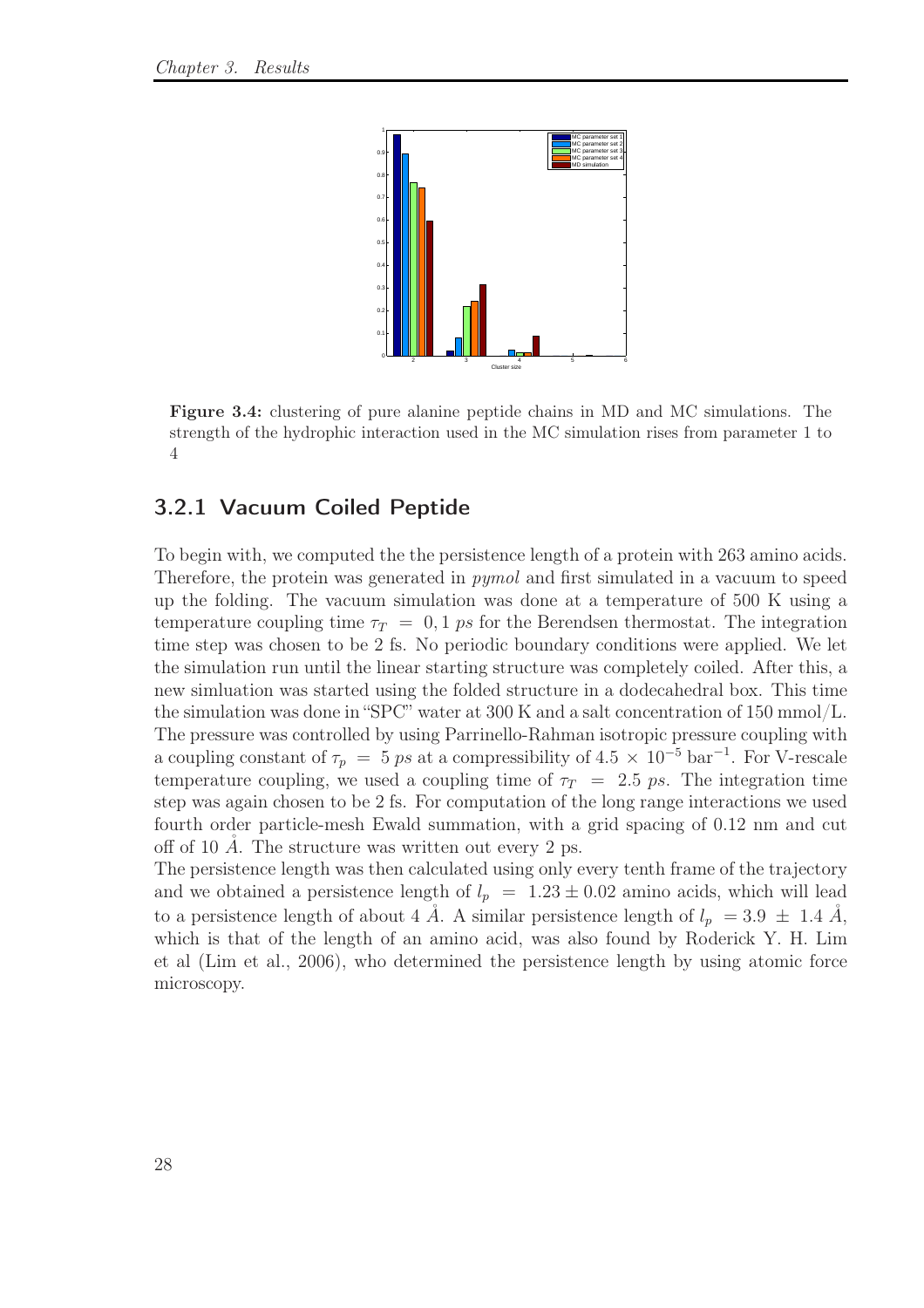## 4 Discussion and Outlook

We showed that it is generally possible to reproduce the clustering behaviour of short peptide chains. The persistence lengths of longer molecules are of the same order of magnitude as found by experimentalists. According to the clustering behaviour of the peptide chains, where the middle alanine was replaced by a different amino acid, it seems that the ratio between the non-hydrophobic hydrophobic interaction and the hydrophobic hydrophobic interaction was already described well by the first parameter set. However, some parameters still need to be determined before simulations of a large network can be carried out. At present, we are continuuing zo perform MC simulations on pure alanine chains, until the clustering of this system, obtained by MD simulations, can be reproduced. After that, we we will go on with the parametrisation of lysine, which will be more difficult, as it also contains a coulomb interaction. In alanine the coulomb interaction was set to zero as it does not contain charged groups. Therefore, only a single parameter has to be changed in order to obtain a different aggregation. However, even in a set up of pure lysine chains, two different parameters have to be taken into account.

After the parameters have been set, we will simulate long peptide chains to determine the persistence length, as we did with MD simulations. We have already tried to compare peptides with a length of 20 amino acids regarding their persistence length. However, the obtained persistence lengths were much shorter than a segment length and in most cases it was not even possible to fit the persistence length to datapoints. Therefore, to calculate reliable values for the persistence length, the peptide chains have to be much larger than 20 amino acids.

As already mentioned in 2.1.2, we have the possibility to let the first part of a chain stay fixed. Later, we want to use this option to see whether the clustering of longer chains behaves differently when one end of them is fixed, compared to a situation in which the chains may move around freely. Furthermore, we want to observe how a change in the parameters will influence the properties of a meshwork. Last but not least, it has to be noted that the simulations of even short peptide chains are very time consuming. Therefore, the source code of the MC simulation will be optimized to reduce the computational time needed for a single MC step. This will allow simulations of larger systems, in which we are interested, in an appropriate amount of computational time.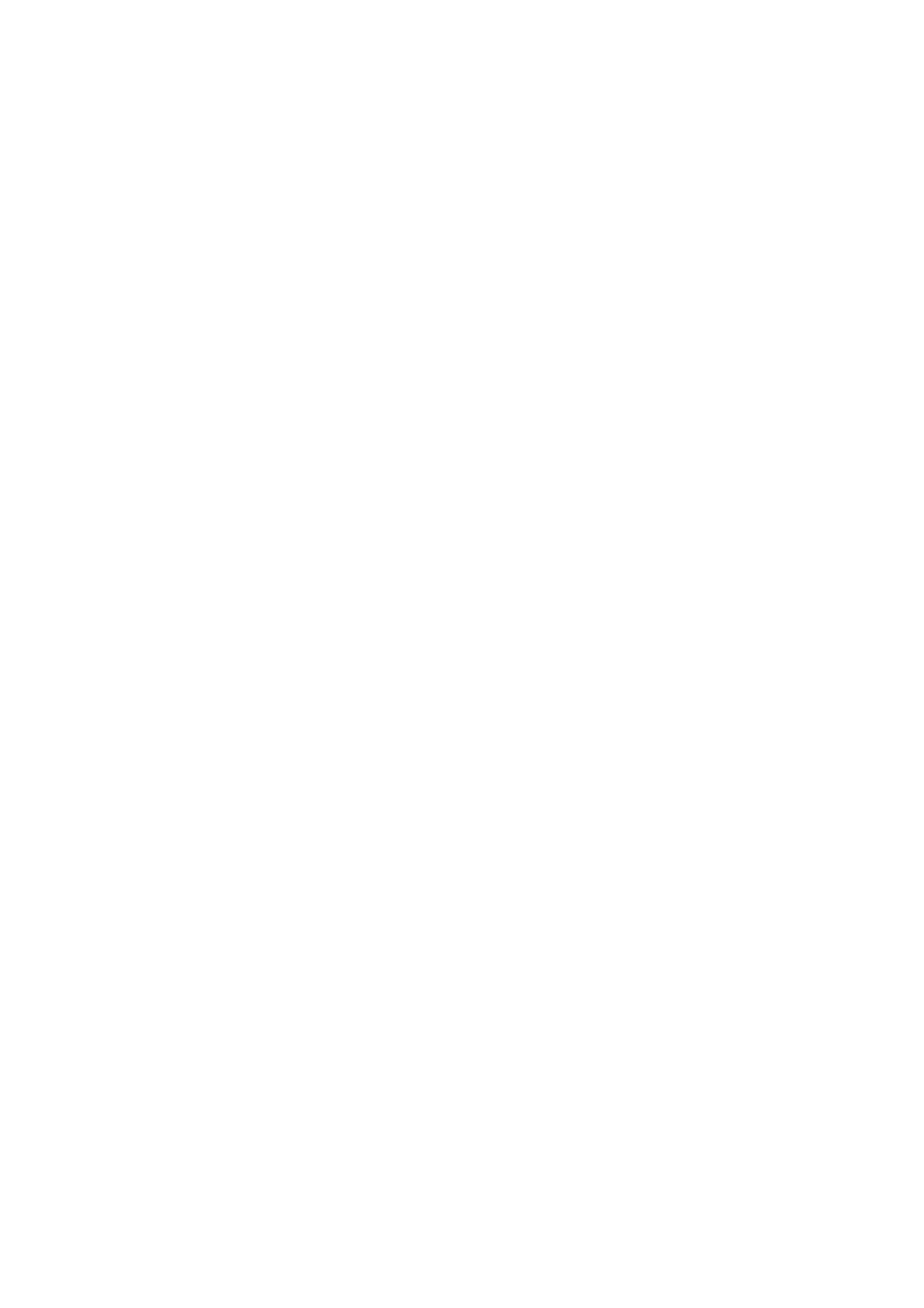## Bibliography

- C. Ader, S. Frey, W. Maas, H.B. Schmidt, D. G "orlich, and M. Baldus. Amyloid-like interactions within nucleoporin FG hydrogels. Proceedings of the National Academy of Sciences, 107(14):6281, 2010.
- G. Bellesia and J.E. Shea. Self-assembly of  $\beta$ -sheet forming peptides into chiral fibrillar aggregates. The Journal of chemical physics, 126:245104, 2007.
- G. Bellesia, M.V. Fedorov, Y.A. Kuznetsov, and E.G. Timoshenko. Structure and stability of chiral  $\beta$ -tapes: A computational coarse-grained approach. The Journal of chemical physics, 122:134901, 2005.
- M.R. Betancourt. Efficient Monte Carlo trial moves for polypeptide simulations. The Journal of chemical physics, 123:174905, 2005.
- D.P. Denning, S.S. Patel, V. Uversky, A.L. Fink, and M. Rexach. Disorder in the nuclear pore complex: the FG repeat regions of nucleoporins are natively unfolded. Proceedings of the National Academy of Sciences of the United States of America, 100 (5):2450, 2003.
- P.M. Diesinger and D.W. Heermann. Hydrophobicity as a possible reason for gelation of FG-rich nucleoporins. European Biophysics Journal, 39(2):299–306, 2010. ISSN 0175-7571.
- N. Dölker, U. Zachariae, and H. Grubmüller. Molecular Dynamics Studies on the Permeability Barrier of Nuclear Pore Complexes. Statistical Mechanics of Molecular Biophysics, page 37.
- N. Dölker, U. Zachariae, and H. Grubmüller. Hydrophilic Linkers and Polar Contacts Affect Aggregation of FG Repeat Peptides. Biophysical journal, 98(11):2653–2661, 2010. ISSN 0006-3495.
- Daan Frenkel and Berend Smit, editors. Understanding Molecular Simulation: From Algorithms to Applications. Academic Press, Inc., Orlando, FL, USA, 1st edition, 1996. ISBN 0122673700.
- S. Frey, R.P. Richter, and D. Gorlich. FG-rich repeats of nuclear pore proteins form a three-dimensional meshwork with hydrogel-like properties. Science, 314(5800):815, 2006.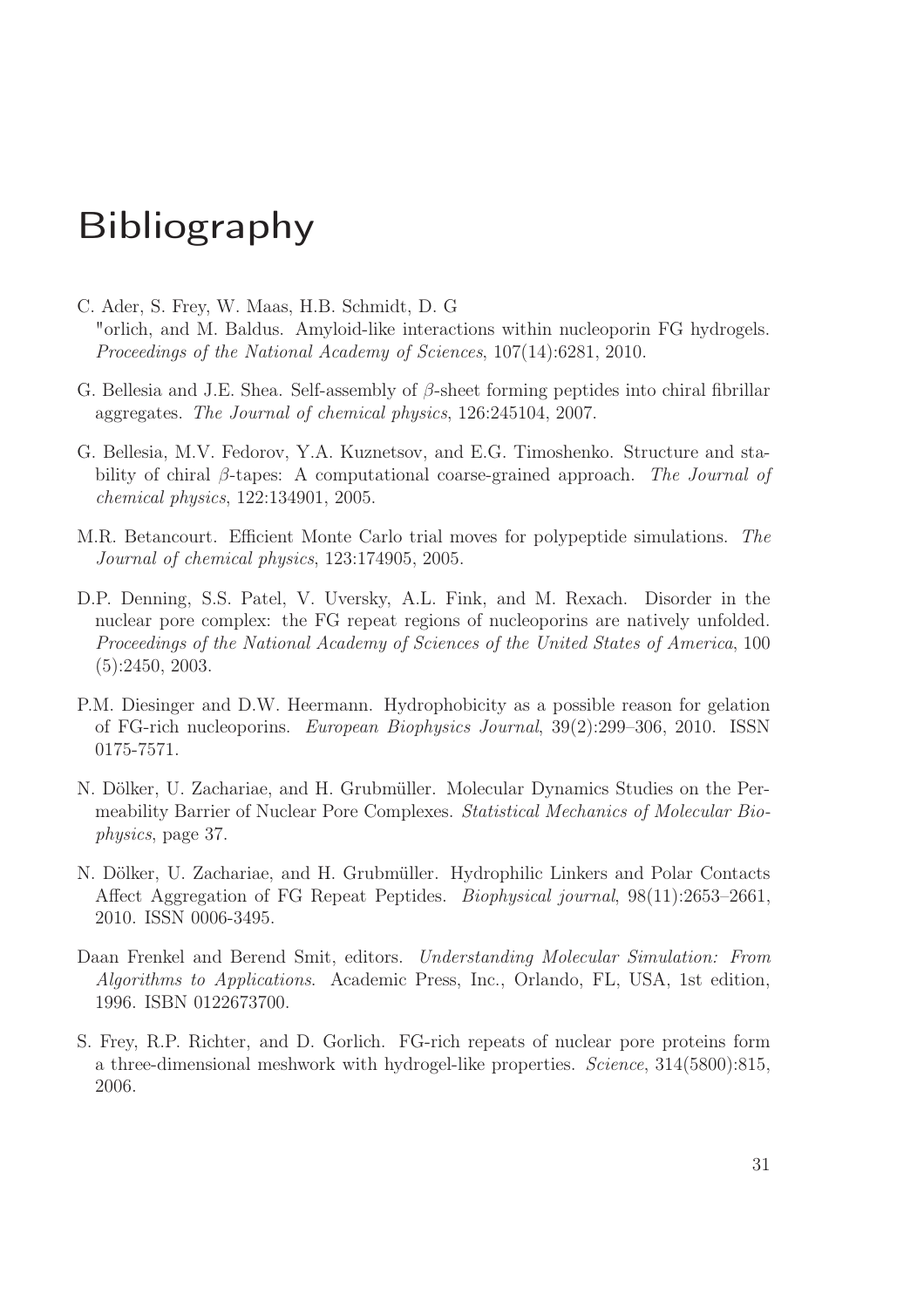- R.Y.H. Lim, N.P. Huang, J. Köser, J. Deng, KH Lau, K. Schwarz-Herion, B. Fahrenkrog, and U. Aebi. Flexible phenylalanine-glycine nucleoporins as entropic barriers to nucleocytoplasmic transport. Proceedings of the National Academy of Sciences, 103(25): 9512, 2006.
- E. Lindahl, B. Hess, and D. van der Spoel. GROMACS 3.0: a package for molecular simulation and trajectory analysis. Journal of Molecular Modeling, 7(8):306–317, 2001. ISSN 1610-2940.
- M. Mezei. Efficient Monte Carlo sampling for long molecular chains using local moves, tested on a solvated lipid bilayer. Journal of Chemical Physics, 118(8):3874–3879, 2003.
- L. Miao and K. Schulten. Transport-Related Structures and Processes of the Nuclear Pore Complex Studied through Molecular Dynamics. Structure, 17(3):449–459, 2009.
- R. Peters. Translocation Through the Nuclear Pore Complex: Selectivity and Speed by Reduction-of-Dimensionality. Traffic, 6(5):421–427, 2005. ISSN 1600-0854.
- M.P. Rout, J.D. Aitchison, M.O. Magnasco, and B.T. Chait. Virtual gating and nuclear transport: the hole picture. Trends in cell biology, 13(12):622–628, 2003. ISSN 0962- 8924.
- Wilfred F. van Gunsteren, Anthony J. Wilkinson, and Paul K. Weiner. Computer Simulation of Biomolecular Systems: Theoretical and Experimental Applications Volume 2 (Computer Simulations of Biomolecular Systems) (v. 2). Springer, 1994. ISBN 9072199154.
- K. Weis. The Nuclear Pore Complex: Oily Spaghetti or Gummy Bear? Cell, 130(3): 405–407, 2007.
- S. Wälde and R.H. Kehlenbach. The Part and the Whole: functions of nucleoporins in nucleocytoplasmic transport. Trends in cell biology, 2010. ISSN 0962-8924.
- J. Yamada, J.L. Phillips, S. Patel, G. Goldfien, A. Calestagne-Morelli, H. Huang, R. Reza, J. Acheson, V.V. Krishnan, S. Newsam, et al. A Bimodal Distribution of Two Distinct Categories of Intrinsically Disordered Structures with Separate Functions in FG Nucleoporins. *Molecular & Cellular Proteomics*,  $9(10):2205$ , 2010. ISSN 1535-9476.